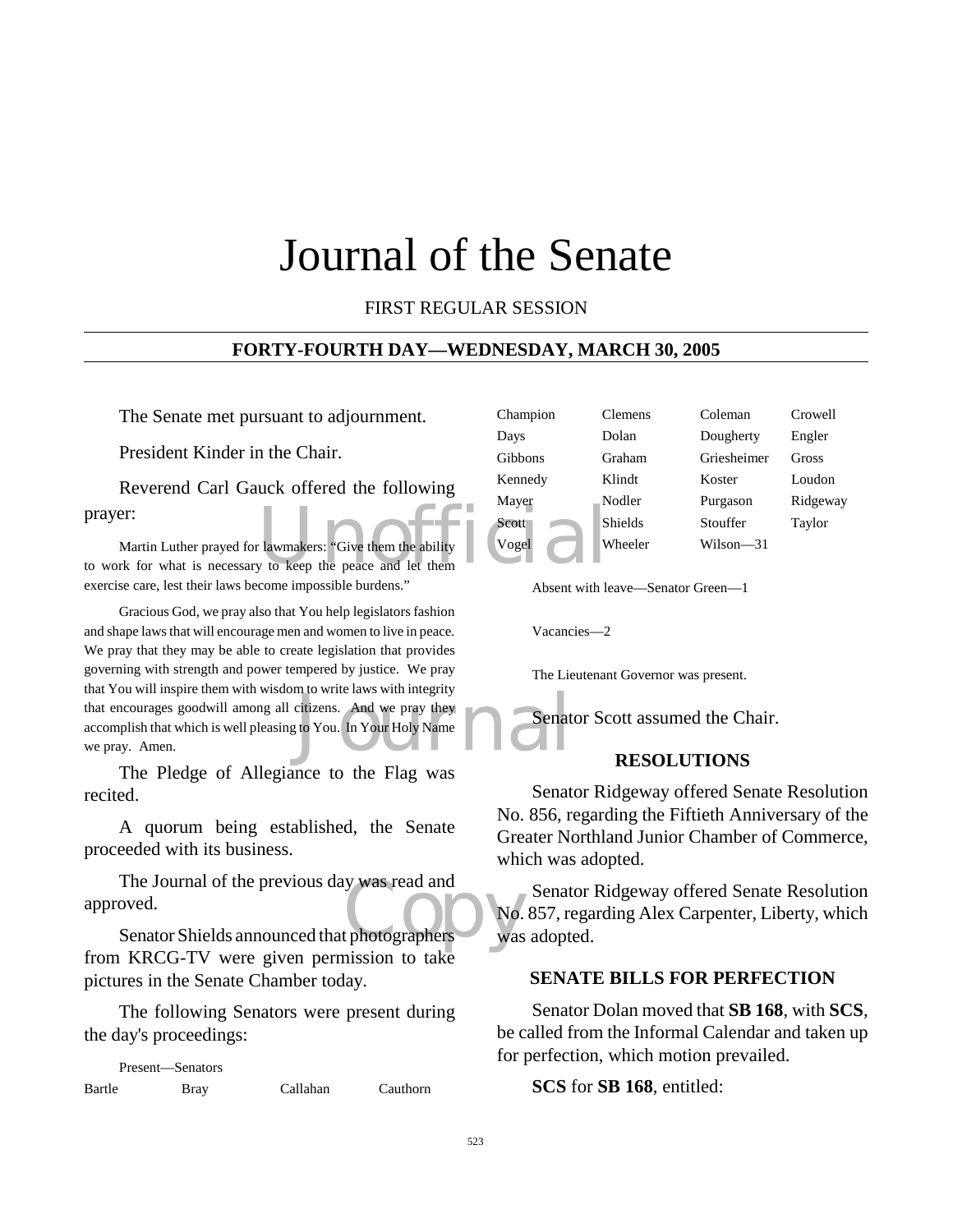# SENATE COMMITTEE SUBSTITUTE FOR SENATE BILL NO. 168

An Act to amend chapter 431, RSMo, by adding thereto eight new sections relating to resolution of conflicts resulting from alleged residential construction defects.

Was taken up.

Senator Dolan moved that **SCS** for **SB 168** be adopted.

Senator Dolan offered **SS** for **SCS** for **SB 168**, entitled:

# SENATE SUBSTITUTE FOR SENATE COMMITTEE SUBSTITUTE FOR SENATE BILL NO. 168

new sections relating to 3. If after<br>bncerning alleged defective<br>association developed a violation of sec An Act to amend chapter 431, RSMo, by adding thereto seven new sections relating to resolution of disputes concerning alleged defective residential construction.

Senator Dolan moved that **SS** for **SCS** for **SB 168** be adopted.

President Kinder assumed the Chair.

Senator Scott assumed the Chair.

Senator Dolan offered **SA 1**, which was read:<br>
SENATE AMENDMENT NO. 1 injunctive

# SENATE AMENDMENT NO. 1

the remaining<br>
the shows<br>
the shows Amend Senate Substitute for Senate Committee Substitute for Senate Bill No. 168, Page 15, Section 431.312, Lines 25-26, by striking the words ", except as provided in subsection 3 of section 431.315"; and further amend section 431.315, page 18, lines 2-5 by striking all of said lines; and further renumber the remaining subsection accordingly.

Senator Dolan moved that the above amendment be adopted, which motion prevailed.

Senator Dolan offered **SA 2**:

### SENATE AMENDMENT NO. 2

Amend Senate Substitute for Senate Committee Substitute for Senate Bill No. 168, Page 1, Section A, Line 4, by inserting after all of said line the following:

"**213.041. 1. No declaration or other governing document of a homeowners association shall include a restrictive covenant in violation of section 213.040.**

**2. Notwithstanding any other provision of law or provision of the governing documents, the board of directors of a homeowners association shall amend, without approval of the owners, any declaration or other governing document that includes a restrictive covenant in violation of section 213.040, and shall restate the declaration or other governing document without the restrictive covenant but with no other change to the declaration or governing document.**

**3. If after providing written notice to a homeowners association requesting that the association delete a restrictive covenant in violation of section 213.040, and the association fails to delete the restrictive covenant within thirty days of receiving the notice, the Missouri commission on human rights, a city or county in which a common interest development is located, or any person may bring an action against the homeowners association for injunctive relief to enforce the provisions of subsections 1 and 2 of this section. The court may award attorney's fees to the prevailing party.**

**4. The provisions of this section shall become effective on January 1, 2006.**"; and

Further amend the title and enacting clause accordingly.

Senator Dolan moved that the above amendment be adopted, which motion prevailed.

Senator Bray offered **SA 3**, which was read:

### SENATE AMENDMENT NO. 3

Amend Senate Substitute for Senate Committee Substitute for Senate Bill No. 168, Page 5, Section 431.303, Line 28, by inserting after all of said line the following: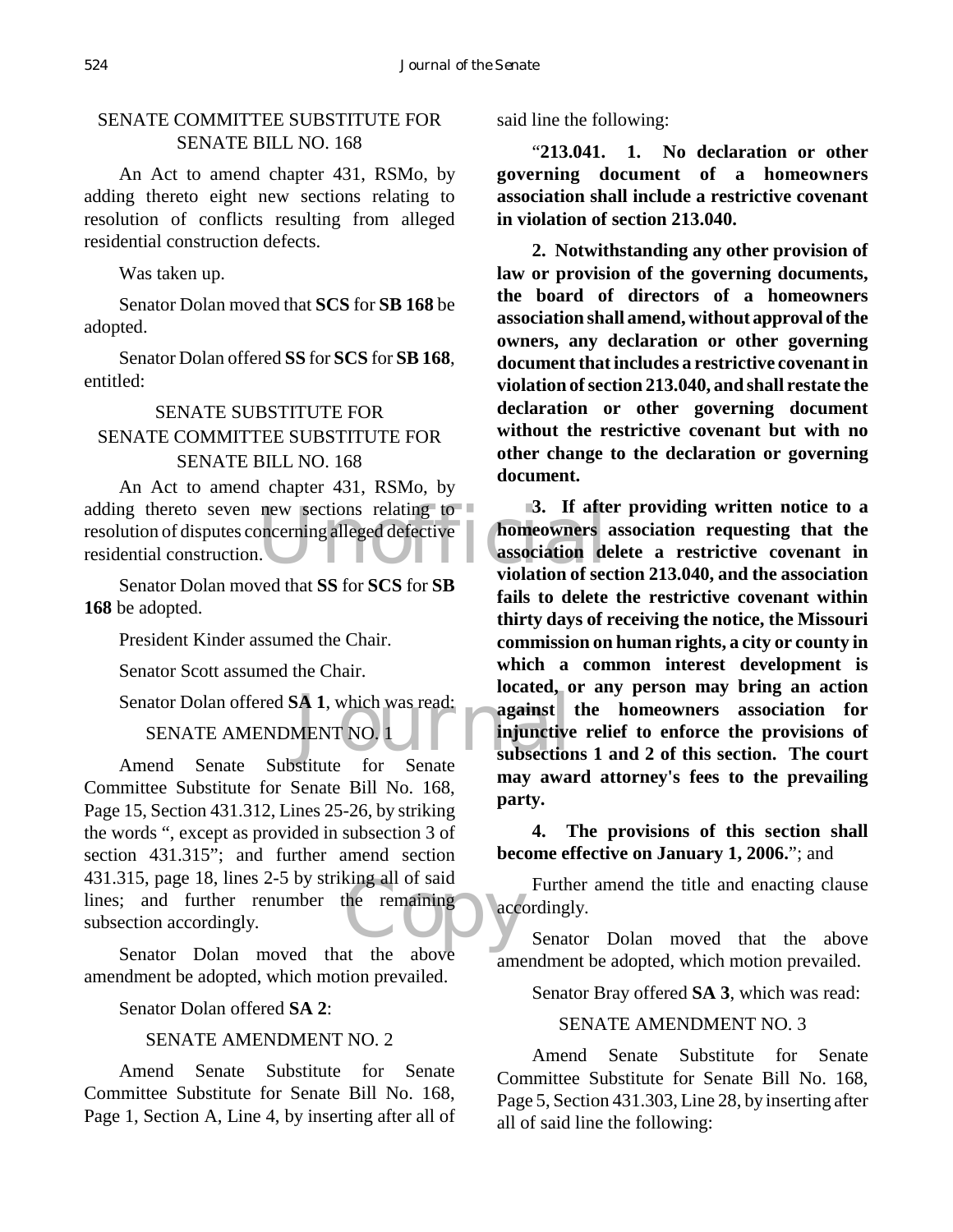"**3. In addition to the notice required by subsection 2 of this section, the contractor shall also provide a flowchart describing the timeframe guidelines and process for complying with sections 431.300 to 431.315.**"; and further renumber the remaining subsections accordingly.

Senator Bray moved that the above amendment be adopted, which motion prevailed.

Senator Dolan moved that **SS** for **SCS** for **SB 168**, as amended, be adopted, which motion prevailed.

On motion of Senator Dolan, **SS** for **SCS** for **SB 168**, as amended, was declared perfected and ordered printed.

**SB 348** was placed on the Informal Calendar.

**SB 74** and **SB 49**, with **SCS**, were placed on<br> **SB 95** was placed on the Informal Calendar. Also, the Informal Calendar.

**SB 95** was placed on the Informal Calendar.

**SB 12** was placed on the Informal Calendar.

**SB 23** and **SB 51**, with **SCS**, were placed on the Informal Calendar.

**SB 232** was placed on the Informal Calendar.

hat **SB 319**, with **SCS**, The state<br>ich motion prevailed. Senator Koster moved that **SB 319**, with **SCS**, be taken up for perfection, which motion prevailed.

**SCS** for **SB 319**, entitled:

SENATE COMMITTEE SUBSTITUTE FOR SENATE BILL NO. 319

Extra relating to<br>gnment of rates<br>provisions and An Act to repeal section 288.110, RSMo, and to enact in lieu thereof one new section relating to the transfers of experience and assignment of rates for employer accounts, with penalty provisions and an effective date.

Was taken up.

Senator Koster moved that **SCS** for **SB 319** be adopted.

At the request of Senator Koster, **SB 319**, with **SCS** (pending) was placed on the Informal Calendar.

### **MESSAGES FROM THE GOVERNOR**

The following messages were received from the Governor, reading of which was waived:

> OFFICE OF THE GOVERNOR State of Missouri Jefferson City 65101 March 29, 2005

TO THE SENATE OF THE 93rd GENERAL ASSEMBLY OF THE STATE OF MISSOURI:

I have the honor to transmit to you herewith for your advice and consent the following appointment:

John C. Hanneke, Democrat, 1522 Wild Goose Run, Saint Charles, Saint Charles County, Missouri 63303, as a member of the Credit Union Commission, for a term ending January 1, 2009, and until his successor is duly appointed and qualified; vice, reappointed to a full term.

> Respectfully submitted, MATT BLUNT Governor

OFFICE OF THE GOVERNOR State of Missouri Jefferson City 65101 March 29, 2005

TO THE SENATE OF THE 93rd GENERAL ASSEMBLY OF THE STATE OF MISSOURI:

I have the honor to transmit to you herewith for your advice and consent the following appointment:

Matthew A. Hughes, 30 Park Street, Farmington, Saint Francois County, Missouri 63640, as a member of the Governor's Council on Disability, for a term ending October 1, 2008, and until his successor is duly appointed and qualified; vice, David Terrell, term expired.

> Respectfully submitted, MATT BLUNT Governor

Also,

Also,

OFFICE OF THE GOVERNOR

State of Missouri Jefferson City

65101 March 29, 2005

TO THE SENATE OF THE 93rd GENERAL ASSEMBLY OF THE STATE OF MISSOURI:

I have the honor to transmit to you herewith for your advice and consent the following appointment:

John G. Kennon, 21 Grizzly Court, Farmington, Saint Francois County, Missouri 63640, as a member of the Missouri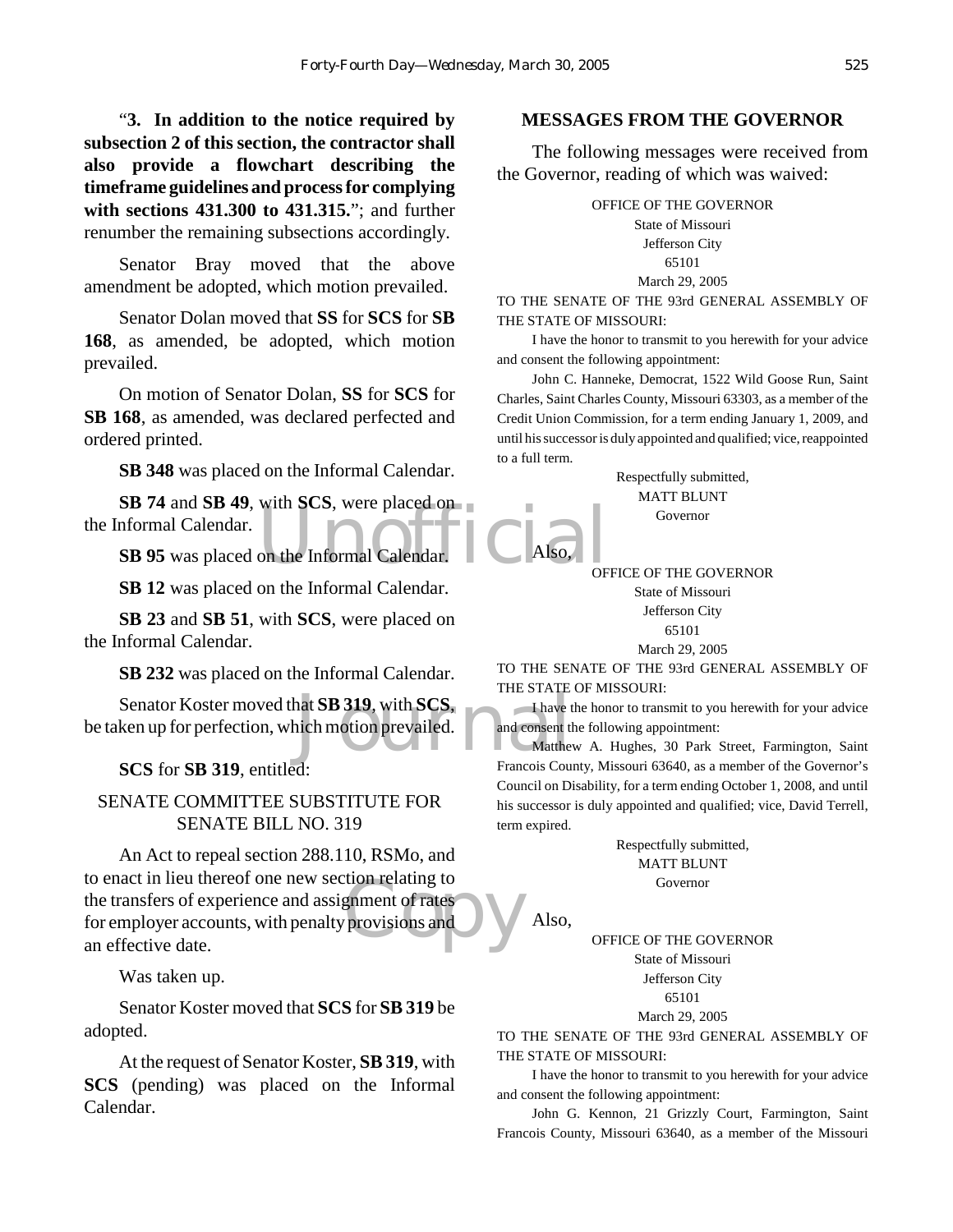Training and Employment Council, for a term ending August 28, 2006, and until his successor is duly appointed and qualified; vice, James Dickerson, term expired.

> Respectfully submitted, MATT BLUNT Governor

Also,

OFFICE OF THE GOVERNOR State of Missouri Jefferson City 65101 March 29, 2005

TO THE SENATE OF THE 93rd GENERAL ASSEMBLY OF THE STATE OF MISSOURI:

I have the honor to transmit to you herewith for your advice and consent the following appointment:

October 29, 2010, and until his successor is duly appointed and<br>
qualified; vice, reappointed to a full term.<br>
Respectfully submitted,<br>
MIT BLUNT<br>
Coint Rules, Re Ryne P. Lilly, Republican, 4326 Stonecrest Drive, Saint Joseph, Buchanan County, Missouri 64506, as a member of the Missouri Western State College Board of Regents, for a term ending

qualified; vice, reappointed to a full term. Respectfully submitted, MATT BLUNT Governor

Also,

OFFICE OF THE GOVERNOR

State of Missouri Jefferson City 65101 March 29, 2005

005<br>ENERAL ASSEMBLY OF SCS for TO THE SENATE OF THE 93rd GENERAL ASSEMBLY OF THE STATE OF MISSOURI:

I have the honor to transmit to you herewith for your advice and consent the following appointment:

**Copy** and Critical Critical Critical Critical Critical Critical Critical Critical Critical Critical Critical Critical Critical Critical Critical Critical Critical Critical Critical Critical Critical Critical Critical Crit Daniel Scodary, M.D., Republican, 252 Ladue Lake, Saint Louis, Saint Louis County, Missouri 63141, as a member of the State Board of Registration for the Healing Arts, for a term ending September 3, 2007, and until his successor is duly appointed and

qualified; vice, Doug J. Fitzwater, withdrawn. Respectfully submitted, MATT BLUNT Governor

Also,

OFFICE OF THE GOVERNOR State of Missouri Jefferson City 65101 March 29, 2005 TO THE SENATE OF THE 93rd GENERAL ASSEMBLY OF

#### THE STATE OF MISSOURI:

I have the honor to transmit to you herewith for your advice and consent the following appointment:

Celeste T. Witzel, Republican, 3116 Southridge Park Lane, Saint Louis, Saint Louis County, Missouri 63129, as a member of the State Lottery Commission, for a term ending September 7, 2007, and until her successor is duly appointed and qualified; vice, Kenneth Hensley, term expired.

> Respectfully submitted, MATT BLUNT Governor

President Pro Tem Gibbons referred the above appointments to the Committee on Gubernatorial Appointments.

### **REPORTS OF STANDING COMMITTEES**

Senator Shields, Chairman of the Committee on Rules, Joint Rules, Resolutions and Ethics, submitted the following report:

Mr. President: Your Committee on Rules, Joint Rules, Resolutions and Ethics, to which was referred **SS** for **SCS** for **SB 269**, begs leave to report that it has examined the same and finds that the bill has been truly perfected and that the printed copies furnished the Senators are correct.

### **REFERRALS**

President Pro Tem Gibbons referred **SS** for **SCS** for **SB 269** to the Committee on Governmental Accountability and Fiscal Oversight.

### **HOUSE BILLS ON SECOND READING**

The following Bills were read the 2nd time and referred to the Committees indicated:

**HCS** for **HB 441**—Judiciary and Civil and Criminal Jurisprudence.

**HCS** for **HB 347**—Judiciary and Civil and Criminal Jurisprudence.

**HCS** for **HB 468**—Financial and Governmental Organizations and Elections.

**HB 248**—Financial and Governmental Organizations and Elections.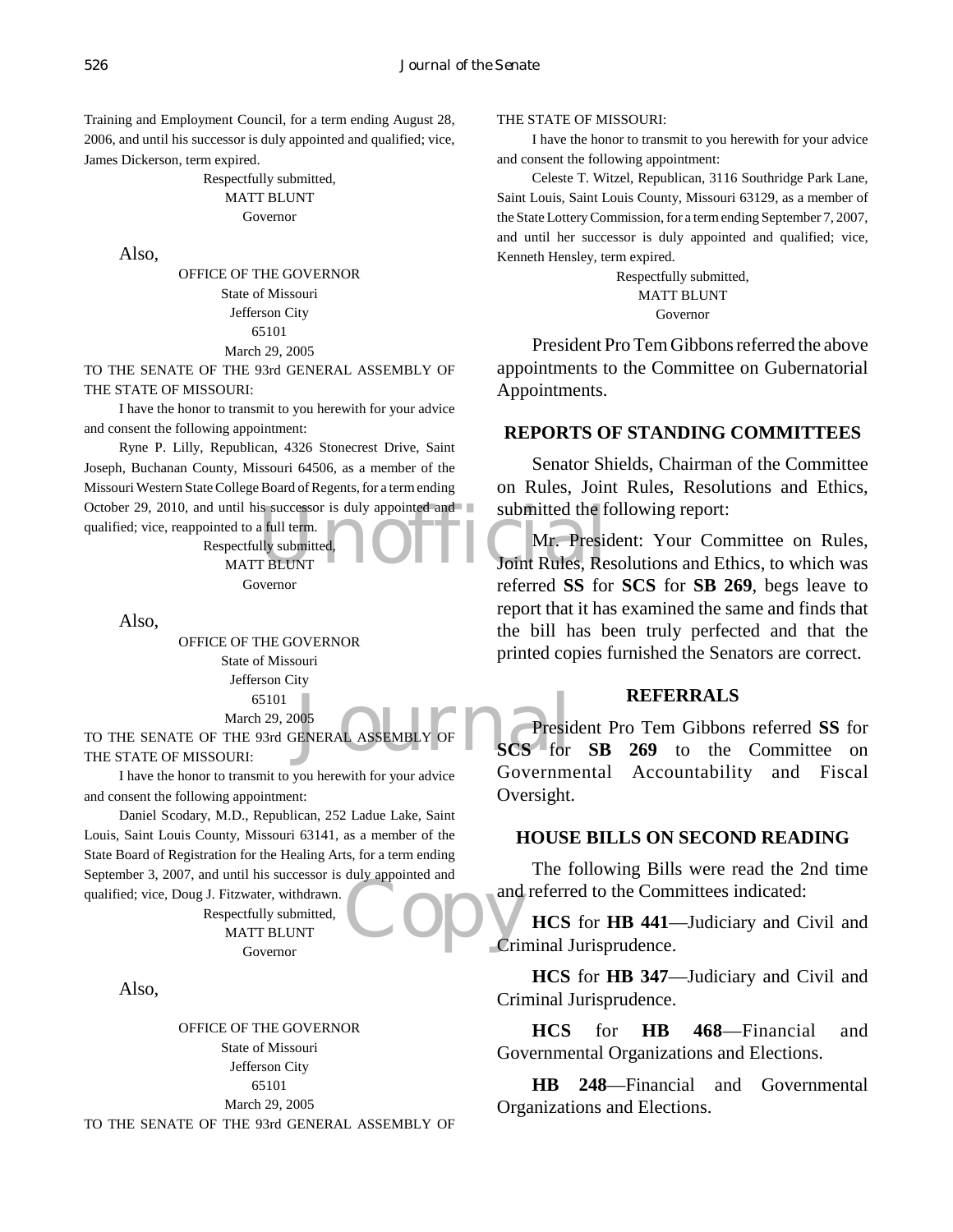**HCS** for **HB 297**—Education.

**HCS** for **HB 135**—Economic Development, Tourism and Local Government.

**HB 229**—Ways and Means.

**HB 230**—Ways and Means.

**HCS** for **HB 379**—Financial and Governmental Organizations and Elections.

**HB 40**—Economic Development, Tourism and Local Government.

**HCS** for **HB 56**—Aging, Families, Mental and Public Health.

**HB 127**—Economic Development, Tourism and Local Government.

**HCS** for **HB 47**—Economic Development, Tourism and Local Government.

Example 1.<br>
Example 13 and 216 Pensions, Pentitled:<br>
Seneral Laws.<br>
SEN **HCS** for **HBs 163**, **213** and **216**—Pensions, Veterans' Affairs and General Laws.

On motion of Senator Shields, the Senate recessed until 2:00 p.m.

### **RECESS**

Senate<br>
or Bartle.<br>
SENATE BILLS<br>
On m The time of recess having expired, the Senate was called to order by Senator Bartle.

### **THIRD READING OF SENATE BILLS**

**SB 518**, introduced by Senators Kennedy and Graham, entitled:

act in heu thereof two new sections relating to<br>
dvisory assistive technology council.<br>
Was called from the Consent Calendar and An Act to repeal section 191.859, RSMo, and to enact in lieu thereof two new sections relating to the advisory assistive technology council.

taken up by Senator Kennedy.

Senator Kennedy moved that **SB 518** be read the 3rd time and finally passed.

At the request of Senator Kennedy, the above motion was withdrawn, which placed the bill back on the Consent Calendar.

# **SENATE BILLS FOR PERFECTION**

At the request of Senator Taylor, **SB 274** was placed on the Informal Calendar.

Senator Klindt moved that **SB 462**, with **SCS**, be taken up for perfection, which motion prevailed.

### **SCS** for **SB 462**, entitled:

# SENATE COMMITTEE SUBSTITUTE FOR SENATE BILL NO. 462

An Act to repeal section 393.145, RSMo, and to enact in lieu thereof two new sections relating to certain sewer and water corporations.

Was taken up.

Senator Klindt moved that **SCS** for **SB 462** be adopted.

Senator Klindt offered **SS** for **SCS** for **SB 462**, entitled:

# SENATE SUBSTITUTE FOR SENATE COMMITTEE SUBSTITUTE FOR SENATE BILL NO. 462

An Act to repeal section 393.145, RSMo, and to enact in lieu thereof two new sections relating to certain sewer and water corporations.

Senator Klindt moved that **SS** for **SCS** for **SB 462** be adopted, which motion prevailed.

On motion of Senator Klindt, **SS** for **SCS** for **SB 462** was declared perfected and ordered printed.

### **THIRD READING OF SENATE BILLS**

Senator Kennedy moved that **SB 518** be called from the Consent Calendar and again taken up for 3rd reading and final passage, which motion prevailed.

On motion of Senator Kennedy, **SB 518** was read the 3rd time and passed by the following vote:

| YEAS-Senators |          |          |
|---------------|----------|----------|
| Bray          | Callahan | Cauthorn |
| Clemens       | Coleman  | Crowell  |
| Engler        | Gibbons  | Graham   |
| Gross         | Kennedy  | Koster   |
|               |          |          |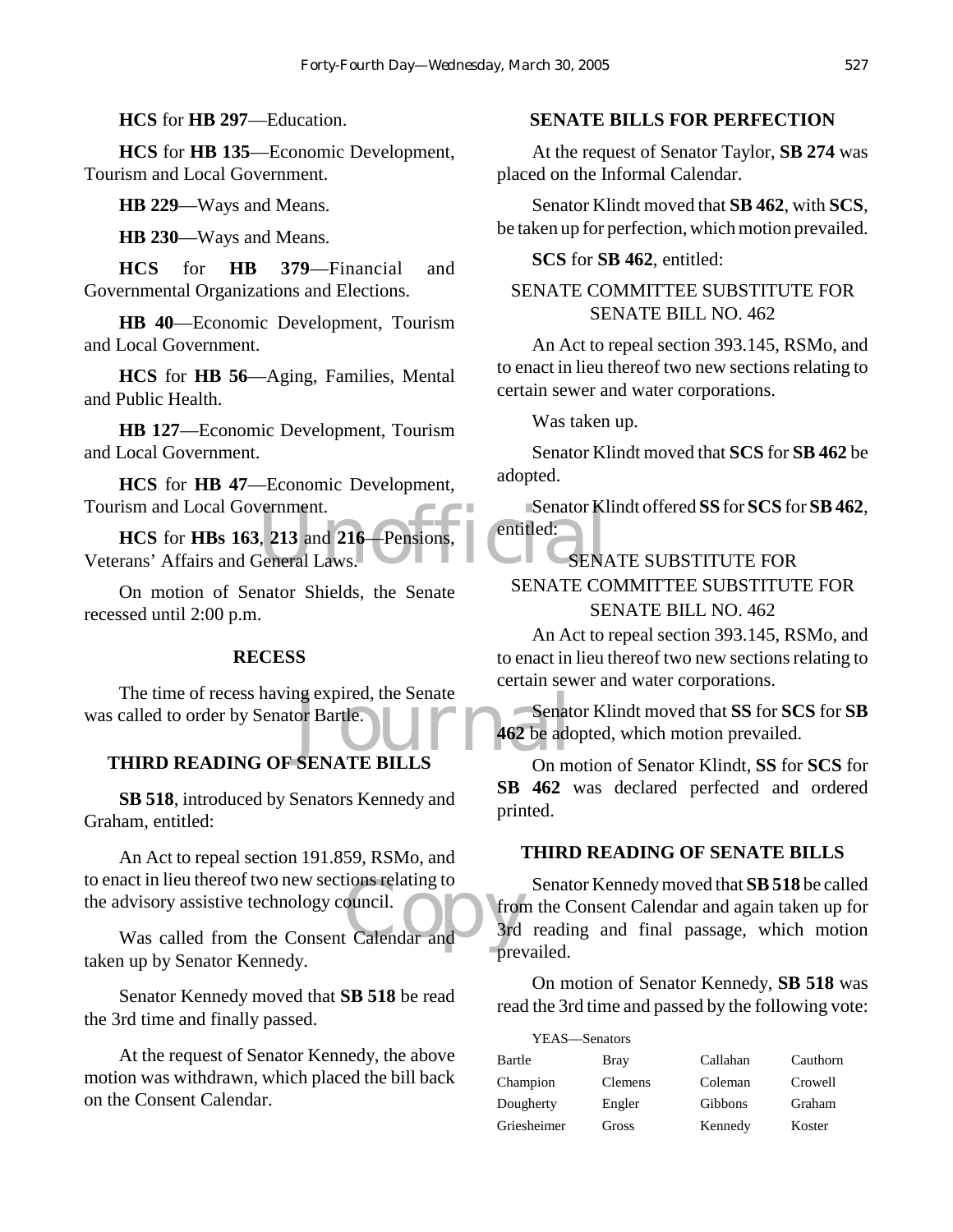Mayer Nodler Purgason Ridgeway Scott Shields Stouffer Taylor Vogel Wheeler Wilson—27 NAYS—Senators—None Absent—Senators Dolan Klindt Loudon—3

Absent with leave—Senators Days Green—2

Vacancies—2

The President declared the bill passed.

On motion of Senator Kennedy, title to the bill was agreed to.

Senator Kennedy moved that the vote by which the bill passed be reconsidered.

Proved that the vote by Bays<br>are reconsidered.<br>above that motion lay on the Dreamcies-2<br>availed The Presid Senator Shields moved that motion lay on the table, which motion prevailed.

**SB 170**, with **SCS**, introduced by Senator Gross, entitled:

Thereof five new sections relating to hazardous<br>
waste, with an emergency clause and an expiration<br>
Cross An Act to repeal sections 260.905, 260.925, 260.945, and 260.960, RSMo, and to enact in lieu waste, with an emergency clause and an expiration date.

Was called from the Consent Calendar and taken up.

**SCS** for **SB 170**, entitled:

# SENATE COMMITTEE SUBSTITUTE FOR SENATE BILL NO. 170

70<br>0.900, 260.905,<br>5, and 260.960, An Act to repeal sections 260.900, 260.905, 260.925, 260.935, 260.940, 260.945, and 260.960, RSMo, and to enact in lieu thereof eight new sections relating to hazardous waste, with an emergency clause and an expiration date.

Was taken up.

Senator Gross moved that **SCS** for **SB 170** be adopted, which motion prevailed.

On motion of Senator Gross, **SCS** for **SB 170**

was read the 3rd time and passed by the following vote:

| YEAS—Senators |                |          |                |
|---------------|----------------|----------|----------------|
| Bartle        | Bray           | Callahan | Cauthorn       |
| Champion      | <b>Clemens</b> | Coleman  | Crowell        |
| Dolan         | Dougherty      | Engler   | Gibbons        |
| Graham        | Griesheimer    | Gross    | Kennedy        |
| Klindt        | Koster         | Loudon   | Mayer          |
| Nodler        | Ridgeway       | Scott    | <b>Shields</b> |
| Stouffer      | Taylor         | Vogel    | Wheeler        |
| Wilson—29     |                |          |                |

NAYS—Senator Purgason—1

Absent—Senators—None

Absent with leave—Senators

Days Green—2

Vacancies—2

The President declared the bill passed.

The emergency clause was adopted by the following vote:

| YEAS—Senators |                |                |             |
|---------------|----------------|----------------|-------------|
| Bartle        | Bray           | Callahan       | Cauthorn    |
| Champion      | <b>Clemens</b> | Crowell        | Dolan       |
| Dougherty     | Gibbons        | Graham         | Griesheimer |
| <b>Gross</b>  | Kennedy        | Klindt         | Koster      |
| Loudon        | Mayer          | Nodler         | Purgason    |
| Ridgeway      | Scott          | <b>Shields</b> | Stouffer    |
| Taylor        | Vogel          | Wheeler        | Wilson—28   |
|               |                |                |             |

NAYS—Senators—None

Absent—Senators Coleman Engler—2

Absent with leave—Senators Days Green—2

Vacancies—2

On motion of Senator Gross, title to the bill was agreed to.

Senator Gross moved that the vote by which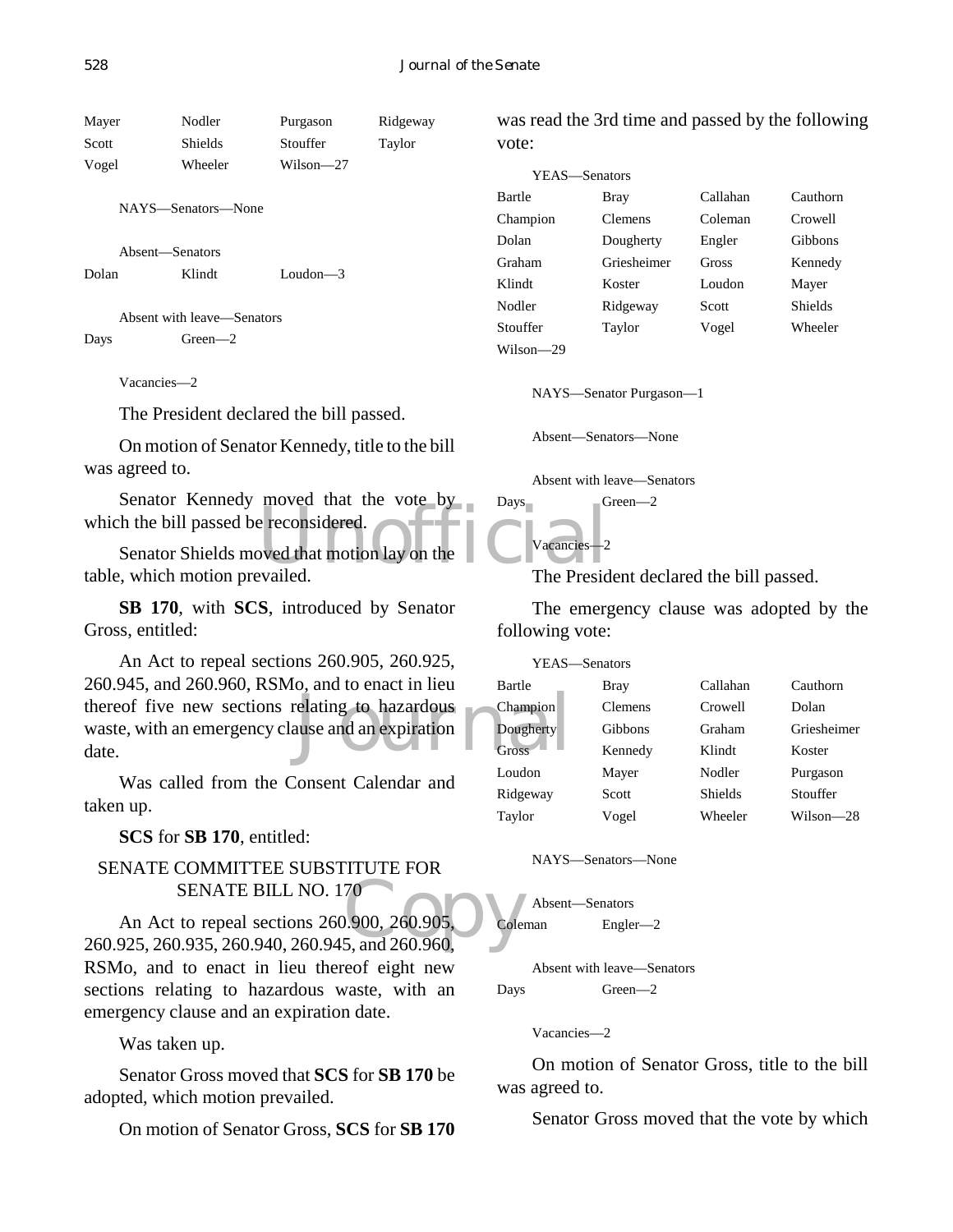the bill passed be reconsidered.

Senator Shields moved that motion lay on the table, which motion prevailed.

### **PRIVILEGED MOTIONS**

Having voted on the prevailing side, Senator Nodler moved that the vote by which **SB 187** failed on 3rd reading and final passage be reconsidered, which motion prevailed by the following vote:

```
Champion Coleman Coleman Was called the Unit of the Unit of the Unit of the Unit of the Unit of the Unit of the Unit of the Unit of the Unit of the Unit of the Unit of the Unit of the Unit of the Unit of the Unit of the Un
     YEAS—Senators
Bartle Cauthorn Clemens Crowell
Dolan Dougherty Engler Gibbons
Griesheimer Gross Klindt Koster
Loudon Mayer Purgason Ridgeway
Scott Stouffer Vogel—19
     NAYS—Senators
Bray Callahan Champion Coleman
Graham Kennedy Nodler Shields
Taylor Wheeler Wilson—11
```
Absent—Senators—None

Absent with leave—Senators Days Green—2

Vacancies—2

**SB 187** was read the 3rd time and passed by the following vote:

```
Griesheimer<br>
Scott<br>
Scott<br>
Bartl
   YEAS—Senators
Bartle Cauthorn Clemens Crowell
Dolan Engler Gibbons Griesheimer
Gross Klindt Koster Loudon
Mayer Purgason Ridgeway Scott
Stouffer Vogel—18
   NAYS—Senators
Bray Callahan Champion Coleman
Dougherty Graham Kennedy Nodler
Shields Taylor Wheeler Wilson—12
```
Absent—Senators—None

Absent with leave—Senators

```
Days Green—2
```
Vacancies—2

The President declared the bill passed.

On motion of Senator Cauthorn, title to the bill was agreed to.

Senator Cauthorn moved that the vote by which the bill passed be reconsidered.

Senator Shields moved that motion lay on the table, which motion prevailed.

**SB 374**, with **SCS**, introduced by Senators Loudon and Bray, entitled:

An Act to amend chapter 227, RSMo, by adding thereto one new section relating to the designation of a certain highway.

Was called from the Consent Calendar and taken up by Senator Loudon.

**SCS** for **SB 374**, entitled:

# SENATE COMMITTEE SUBSTITUTE FOR SENATE BILL NO. 374

Journal designation An Act to amend chapter 227, RSMo, by adding thereto one new section relating to the designation of a certain highway.

### Was taken up.

Senator Loudon moved that **SCS** for **SB 374** be adopted, which motion prevailed.

On motion of Senator Loudon, **SCS** for **SB 374** was read the 3rd time and passed by the following vote:

| YEAS—Senators |                |          |          |
|---------------|----------------|----------|----------|
| Bartle        | Bray           | Callahan | Cauthorn |
| Champion      | <b>Clemens</b> | Coleman  | Crowell  |
| Dolan         | Dougherty      | Engler   | Gibbons  |
| Graham        | Griesheimer    | Gross    | Kennedy  |
| Klindt        | Koster         | Loudon   | Mayer    |
| Nodler        | Purgason       | Ridgeway | Scott    |
| Shields       | Stouffer       | Taylor   | Vogel    |
| Wheeler       | Wilson—30      |          |          |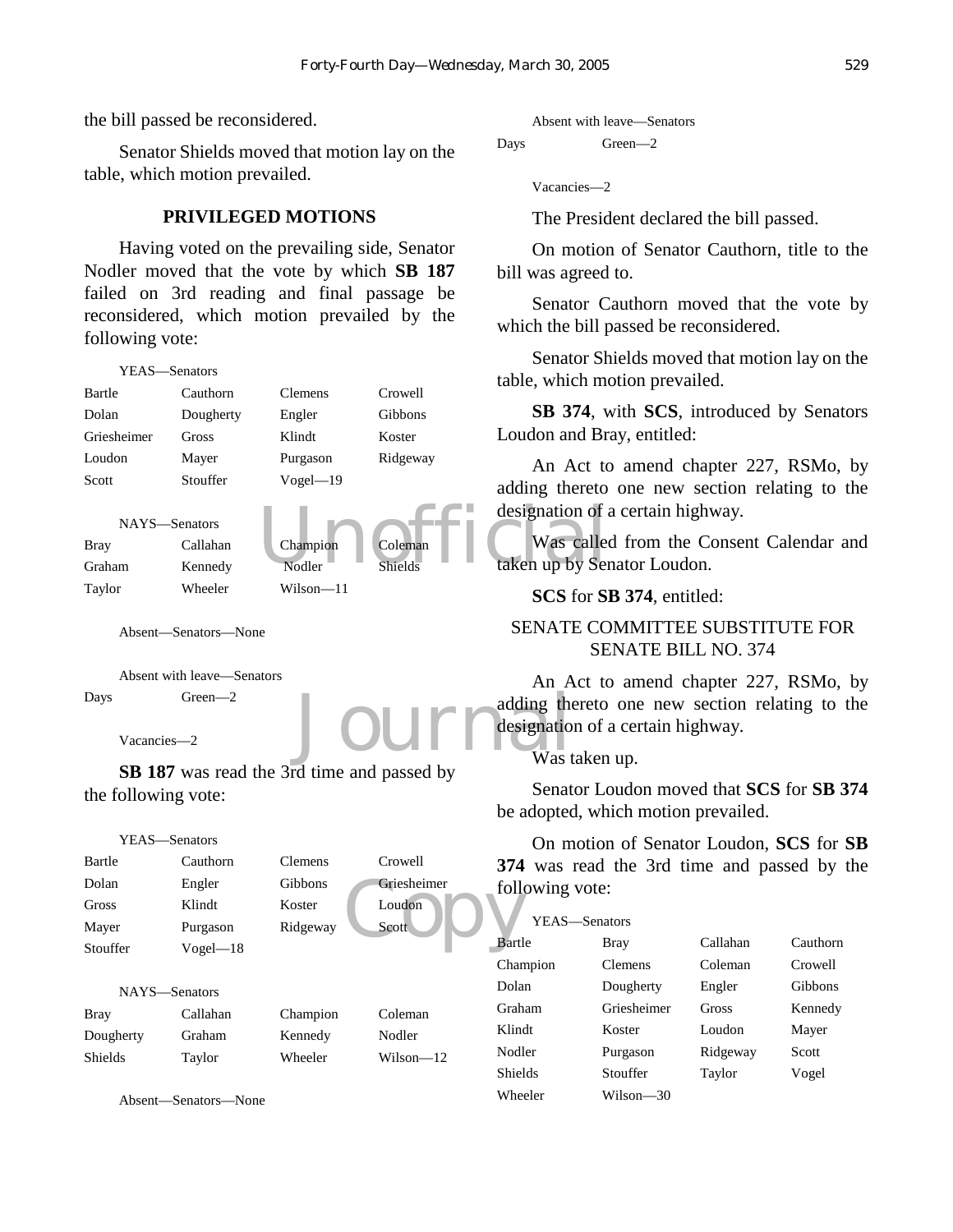NAYS—Senators—None

Absent—Senators—None

```
Absent with leave—Senators
Days Green—2
```
Vacancies—2

The President declared the bill passed.

On motion of Senator Loudon, title to the bill was agreed to.

Senator Loudon moved that the vote by which the bill passed be reconsidered.

Senator Shields moved that motion lay on the table, which motion prevailed.

**SB 347**, introduced by Senators Clemens and Taylor, entitled:

Contact Contact Section 237.510, RSMo, and<br>Die new section relating to An Act to repeal section 337.510, RSMo, and to enact in lieu thereof one new section relating to licensing requirements for professional counselors.

Was called from the Consent Calendar and taken up by Senator Clemens.

On motion of Senator Clemens, **SB 347** was

| read the 3rd time and passed by the following vote: |               |          |                | Klindt         |
|-----------------------------------------------------|---------------|----------|----------------|----------------|
|                                                     |               |          |                | Nodler         |
|                                                     | YEAS—Senators |          |                | <b>Shields</b> |
| Bartle                                              | <b>Bray</b>   | Callahan | Cauthorn       | Wheeler        |
| Champion                                            | Clemens       | Coleman  | Crowell        |                |
| Dolan                                               | Dougherty     | Engler   | Gibbons        | NAYS-          |
| Graham                                              | Griesheimer   | Gross    | Kennedy        | Absent-        |
| Koster                                              | Loudon        | Mayer    | Nodler         |                |
| Purgason                                            | Ridgeway      | Scott    | <b>Shields</b> | Absent         |
| Stouffer                                            | Taylor        | Vogel    | Wheeler        | Days           |
| Wilson-29                                           |               |          |                | Vacanc         |
|                                                     | $\sim$ $\sim$ |          |                | The P          |

NAYS—Senators—None

Absent—Senator Klindt—1

Absent with leave—Senators Days Green—2

Vacancies—2

The President declared the bill passed.

On motion of Senator Clemens, title to the bill was agreed to.

Senator Clemens moved that the vote by which the bill passed be reconsidered.

Senator Shields moved that motion lay on the table, which motion prevailed.

**SB 401**, introduced by Senator Kennedy, entitled:

An Act to repeal sections 86.260, 86.280, 86.283, and 86.287, RSMo, and to enact in lieu thereof four new sections relating to police relief and pension systems.

Was called from the Consent Calendar and taken up.

On motion of Senator Kennedy, **SB 401** was read the 3rd time and passed by the following vote:

| YEAS-Senators  |                |          |          |
|----------------|----------------|----------|----------|
| Bartle         | Bray           | Callahan | Cauthorn |
| Champion       | <b>Clemens</b> | Coleman  | Crowell  |
| Dolan          | Dougherty      | Engler   | Gibbons  |
| Graham         | Griesheimer    | Gross    | Kennedy  |
| Klindt         | Koster         | Loudon   | Mayer    |
| <b>Nodler</b>  | Purgason       | Ridgeway | Scott    |
| <b>Shields</b> | Stouffer       | Taylor   | Vogel    |
| Wheeler        | Wilson—30      |          |          |

NAYS—Senators—None

```
Absent—Senators—None
```
Absent with leave—Senators

```
Days Green—2
```
Vacancies—2

The President declared the bill passed.

On motion of Senator Kennedy, title to the bill was agreed to.

Senator Kennedy moved that the vote by which the bill passed be reconsidered.

Senator Shields moved that motion lay on the table, which motion prevailed.

**SB 480**, introduced by Senator Shields,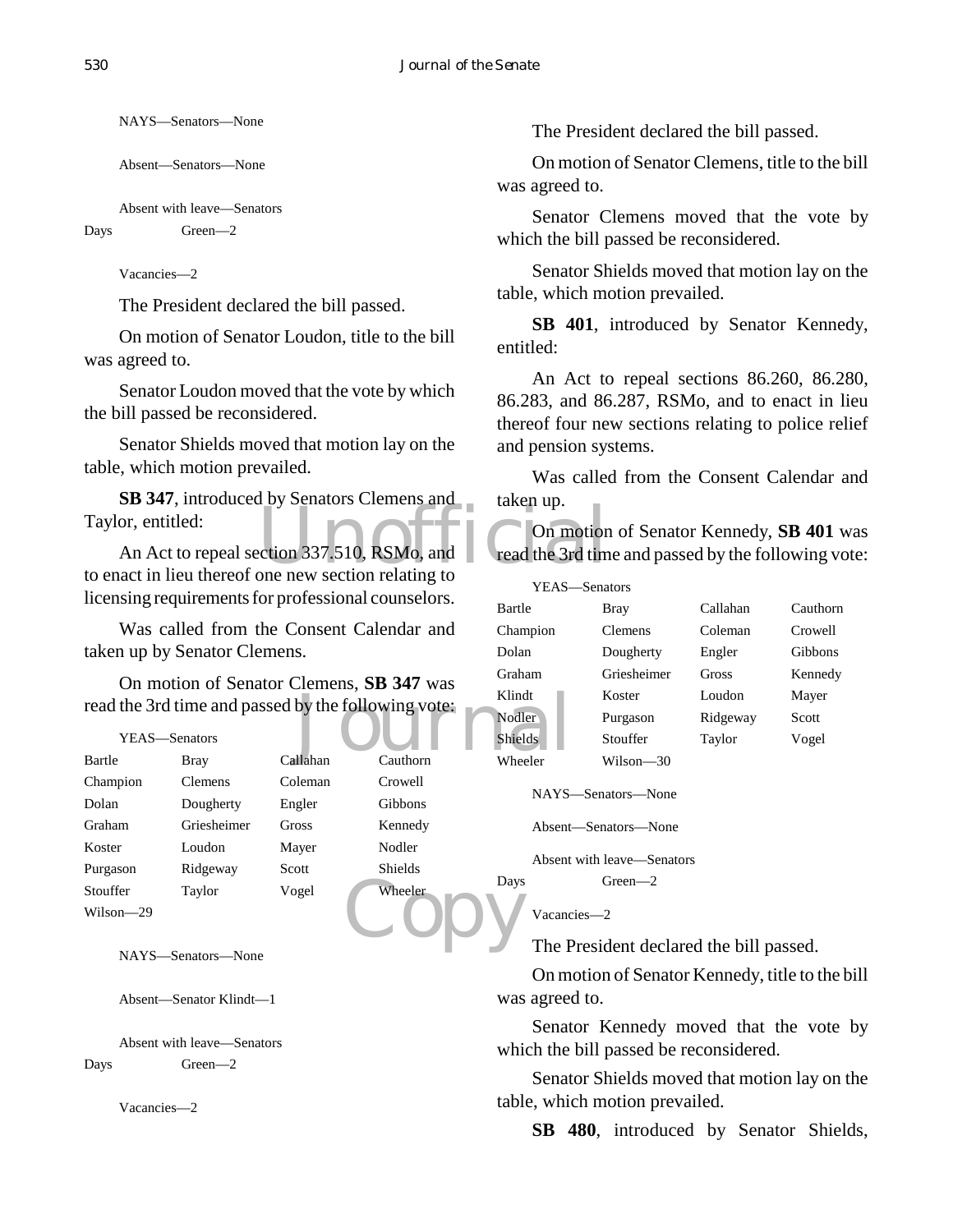entitled:

An Act to amend chapter 167, RSMo, by adding thereto one new section relating to effective involvement by parents and families in support of their children's education.

Was called from the Consent Calendar and taken up.

On motion of Senator Shields, **SB 480** was read the 3rd time and passed by the following vote:

#### Vogel Wheeler Dougherty E<br>
Koster L<br>
Purgason R Journa<sup>Absent</sup> YEAS—Senators Bartle Bray Callahan Cauthorn Champion Clemens Coleman Crowell Dolan Dougherty Engler Gibbons Graham Griesheimer Gross Kennedy Koster Loudon Mayer Nodler Purgason Ridgeway Scott Shields Stouffer Taylor Vogel Wheeler Wilson—29 NAYS—Senators—None Absent—Senator Klindt—1 Absent with leave—Senators Days Green—2 Vacancies—2 vote: YEAS—Senators Bartle Bray Callahan Cauthorn Champion Clemens Coleman Crowell Dougherty Engler Gibbons Graham Griesheimer Gross Kennedy Klindt Koster Loudon Mayer Nodler Purgason Ridgeway Scott Shields Stouffer Taylor Vogel Wheeler Wilson—29 NAYS—Senators—None Absent—Senator Dolan—1 Absent with leave—Senators

The President declared the bill passed.

On motion of Senator Shields, title to the bill was agreed to.

Senator Shields moved that the vote by which the bill passed be reconsidered.

otion lay on the Senator Gibbons moved that motion lay on the table, which motion prevailed.

**SB 496**, with **SCS**, introduced by Senator Mayer, entitled:

An Act to repeal section 217.105, RSMo, and to enact in lieu thereof one new section relating to the corrections officer certification commission.

Was called from the Consent Calendar and taken up.

### **SCS** for **SB 496**, entitled:

# SENATE COMMITTEE SUBSTITUTE FOR SENATE BILL NO. 496

An Act to repeal section 217.105, RSMo, and to enact in lieu thereof one new section relating to corrections officer certification commission.

Was taken up.

Senator Mayer moved that **SCS** for **SB 496** be adopted, which motion prevailed.

On motion of Senator Mayer, **SCS** for **SB 496** was read the 3rd time and passed by the following

Vacancies—2

Days Green—2

The President declared the bill passed.

On motion of Senator Mayer, title to the bill was agreed to.

Senator Mayer moved that the vote by which the bill passed be reconsidered.

Senator Shields moved that motion lay on the table, which motion prevailed.

**SB 84**, with **SCS**, introduced by Senator Bray, entitled:

An Act to repeal section 115.315, RSMo, and to enact in lieu thereof one new section relating to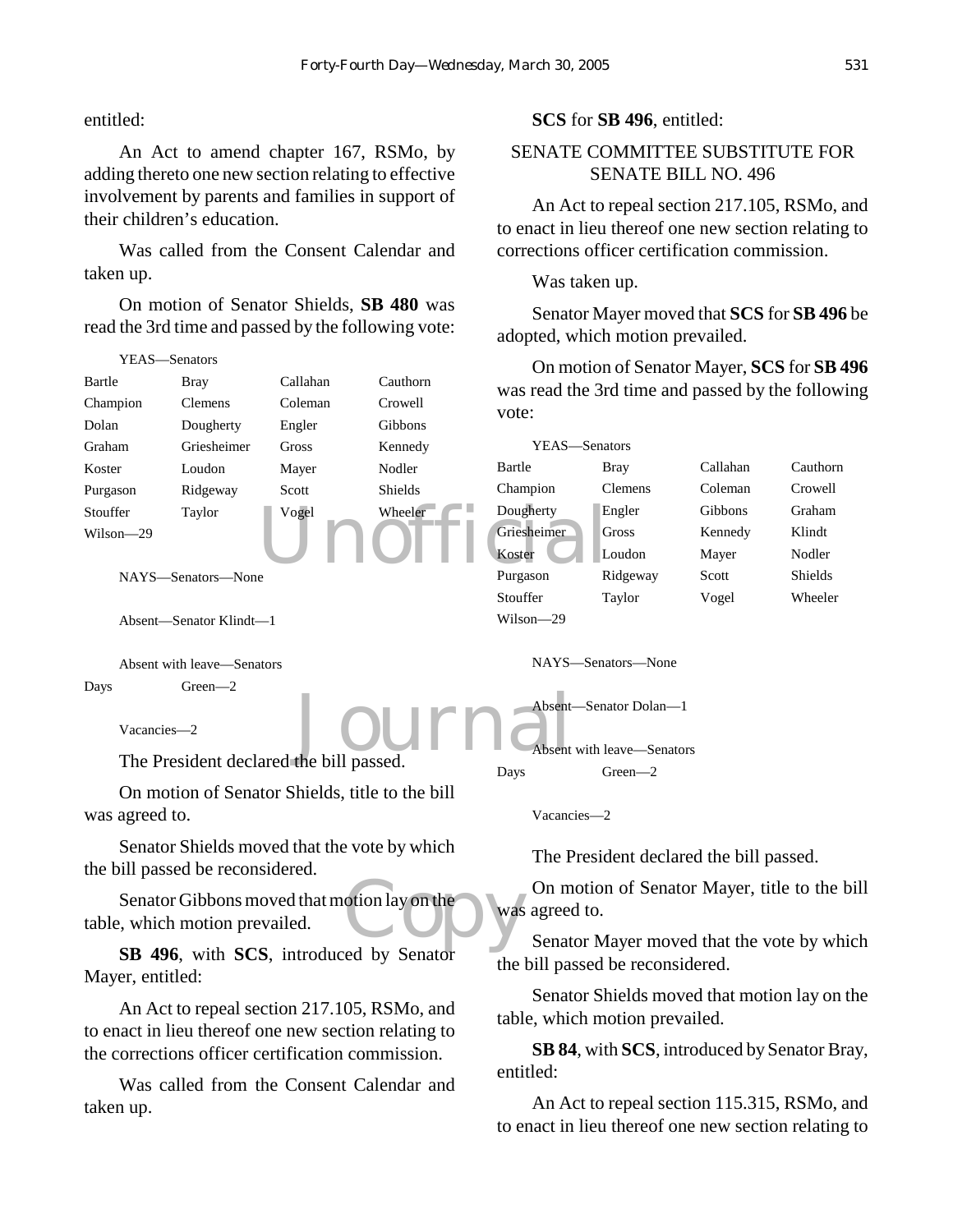the formation of a new political party.

Was called from the Consent Calendar and taken up.

**SCS** for **SB 84**, entitled:

# SENATE COMMITTEE SUBSTITUTE FOR SENATE BILL NO. 84

An Act to repeal sections 115.315 and 115.327, RSMo, and to enact in lieu thereof two new sections relating to the formation of a new political party.

Was taken up.

Senator Bray moved that **SCS** for **SB 84** be adopted, which motion prevailed.

On motion of Senator Bray, **SCS** for **SB 84** was read the 3rd time and passed by the following vote:

**SB 394**, introduced by Senator Nodler, entitled:

An Act to repeal section 30.720, RSMo, relating to financial institutions doing business in northern Ireland.

Was called from the Consent Calendar and taken up.

On motion of Senator Nodler, **SB 394** was read the 3rd time and passed by the following vote:

| YEAS-Senators |             |          |                |
|---------------|-------------|----------|----------------|
| Bartle        | Bray        | Callahan | Cauthorn       |
| Champion      | Clemens     | Coleman  | Crowell        |
| Dolan         | Dougherty   | Engler   | Gibbons        |
| Graham        | Griesheimer | Gross    | Kennedy        |
| Koster        | Loudon      | Mayer    | Nodler         |
| Purgason      | Ridgeway    | Scott    | <b>Shields</b> |
| Stouffer      | Taylor      | Vogel    | Wheeler        |
| .             |             |          |                |

|           |                |          | $m$ as road the side three and passed $s_f$ are rollowing |           |                            |
|-----------|----------------|----------|-----------------------------------------------------------|-----------|----------------------------|
| vote:     |                |          |                                                           | Stouffer  | Taylor                     |
|           |                |          |                                                           | Wilson-29 |                            |
|           | YEAS—Senators  |          |                                                           |           |                            |
| Bartle    | Bray           | Callahan | Cauthorn                                                  |           | NAYS—Senators—None         |
| Champion  | <b>Clemens</b> | Coleman  | Crowell                                                   |           |                            |
| Dolan     | Dougherty      | Engler   | <b>Gibbons</b>                                            |           | Absent—Senator Klindt—1    |
| Graham    | Griesheimer    | Gross    | Kennedy                                                   |           |                            |
| Koster    | Loudon         | Mayer    | Nodler                                                    |           | Absent with leave—Senators |
| Purgason  | Ridgeway       | Scott    | <b>Shields</b>                                            | Days      | $Green - 2$                |
| Stouffer  | Taylor         | Vogel    | Wheeler                                                   |           |                            |
| Wilson-29 |                |          |                                                           |           | Vacancies-2                |
|           |                |          |                                                           |           |                            |

NAYS—Senators—None

Absent—Senator Klindt—1

Absent with leave—Senators Days Green—2

Vacancies—2

The President declared the bill passed.

On motion of Senator Bray, title to the bill was agreed to.

Senator Bray moved that the vote by which the bill passed be reconsidered.

Senator Shields moved that motion lay on the table, which motion prevailed.

The President declared the bill passed.

On motion of Senator Nodler, title to the bill was agreed to.

Senator Nodler moved that the vote by which the bill passed be reconsidered.

Copy<sub>tabl</sub> Senator Shields moved that motion lay on the table, which motion prevailed.

**SB 479**, introduced by Senator Scott, entitled:

An Act to repeal section 105.483, RSMo, and to enact in lieu thereof one new section relating to filing of financial interest statements.

Was called from the Consent Calendar and taken up.

On motion of Senator Scott, **SB 479** was read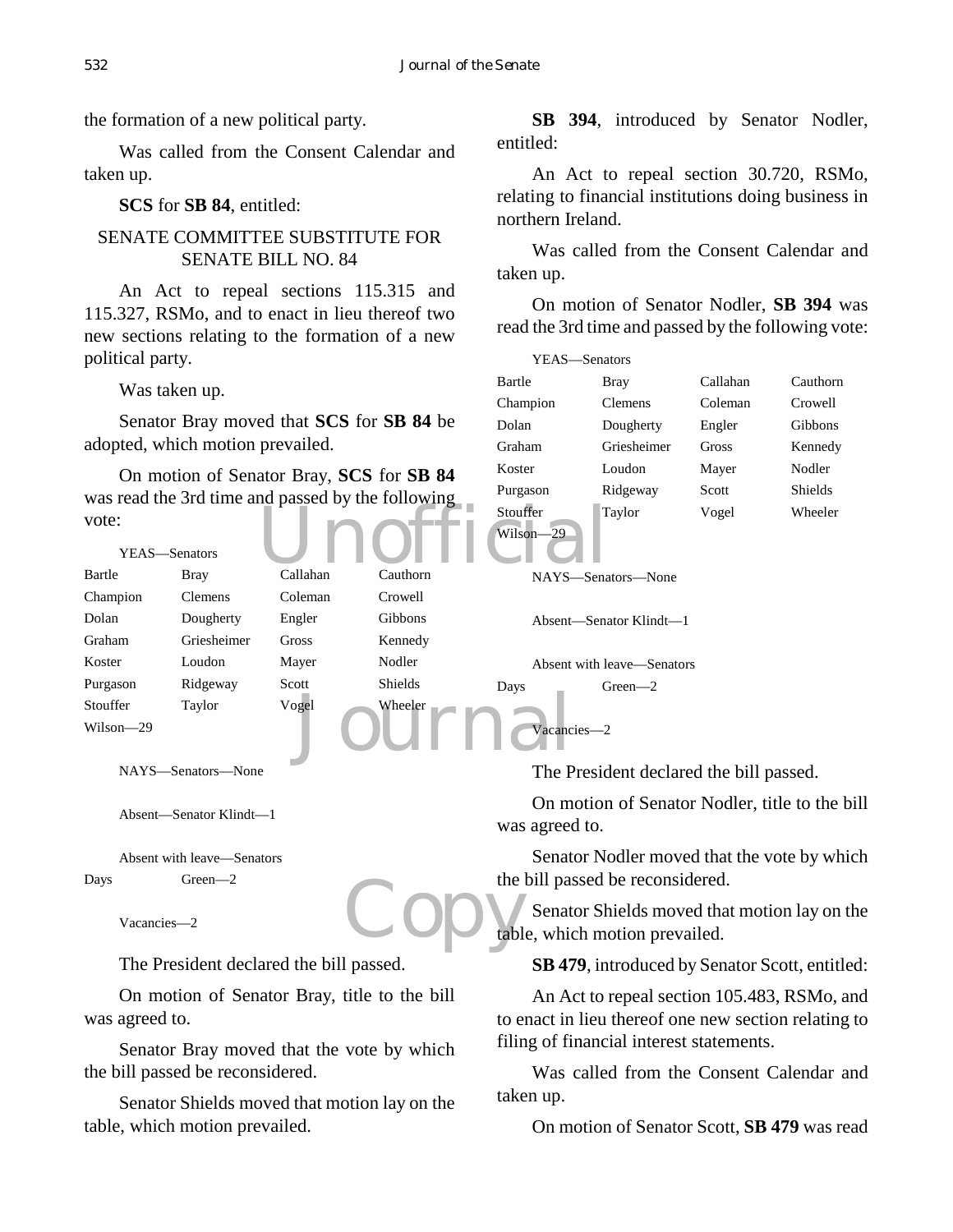### the 3rd time and passed by the following vote:

| YEAS-Senators |
|---------------|
|               |

| Bartle    | Bray        | Callahan | Cauthorn       |
|-----------|-------------|----------|----------------|
| Champion  | Clemens     | Coleman  | Crowell        |
| Dolan     | Dougherty   | Engler   | Gibbons        |
| Graham    | Griesheimer | Gross    | Kennedy        |
| Koster    | Loudon      | Mayer    | Nodler         |
| Purgason  | Ridgeway    | Scott    | <b>Shields</b> |
| Stouffer  | Taylor      | Vogel    | Wheeler        |
| Wilson—29 |             |          |                |

NAYS—Senators—None

Absent—Senator Klindt—1

Absent with leave—Senators Days Green—2

#### Vacancies—2

The President declared the bill passed.

On motion of Senator Scott, title to the bill was agreed to.

Senator Scott moved that the vote by which the bill passed be reconsidered.

Senator Shields moved that motion lay on the<br>
introduced by Senator Taylor, Senator Shields moved that motion lay on the table, which motion prevailed.

entitled:

An Act to repeal sections 67.1956, 67.1959, 67.1968, and 67.1979, RSMo, and to enact in lieu thereof four new sections relating to tourism community enhancement districts.

Execution Calendar and Was called from the Consent Calendar and taken up.

On motion of Senator Taylor, **SB 358** was read the 3rd time and passed by the following vote:

| YEAS-Senators |             |          |          |
|---------------|-------------|----------|----------|
| Bartle        | Bray        | Callahan | Cauthorn |
| Champion      | Clemens     | Coleman  | Crowell  |
| Dolan         | Dougherty   | Engler   | Gibbons  |
| Graham        | Griesheimer | Gross    | Kennedy  |
| Koster        | Loudon      | Mayer    | Nodler   |

| Purgason  | Ridgeway | Scott | Shields |
|-----------|----------|-------|---------|
| Stouffer  | Taylor   | Vogel | Wheeler |
| Wilson—29 |          |       |         |

NAYS—Senators—None

Absent—Senator Klindt—1

Absent with leave—Senators Days Green—2

Vacancies—2

The President declared the bill passed.

On motion of Senator Taylor, title to the bill was agreed to.

Senator Taylor moved that the vote by which the bill passed be reconsidered.

ared the bill passed. Senator Shields moved that motion lay on the table, which motion prevailed.

**SB 526**, introduced by Senator Scott, entitled:

An Act to repeal section 166.420, RSMo, and to enact in lieu thereof one new section relating to the minimum time for holding investments in the Missouri higher education savings program.

Was called from the Consent Calendar and taken up.

On motion of Senator Scott, **SB 526** was read the 3rd time and passed by the following vote:

| YEAS-Senators |                |                |           |
|---------------|----------------|----------------|-----------|
| Bartle        | <b>Bray</b>    | Callahan       | Cauthorn  |
| Champion      | <b>Clemens</b> | Coleman        | Crowell   |
| Dolan         | Dougherty      | Engler         | Gibbons   |
| Graham        | Griesheimer    | Gross          | Koster    |
| Loudon        | Mayer          | Nodler         | Purgason  |
| Ridgeway      | Scott          | <b>Shields</b> | Stouffer  |
| Taylor        | Vogel          | Wheeler        | Wilson—28 |

NAYS—Senators—None

Absent—Senators

Kennedy Klindt—2

Absent with leave—Senators Days Green—2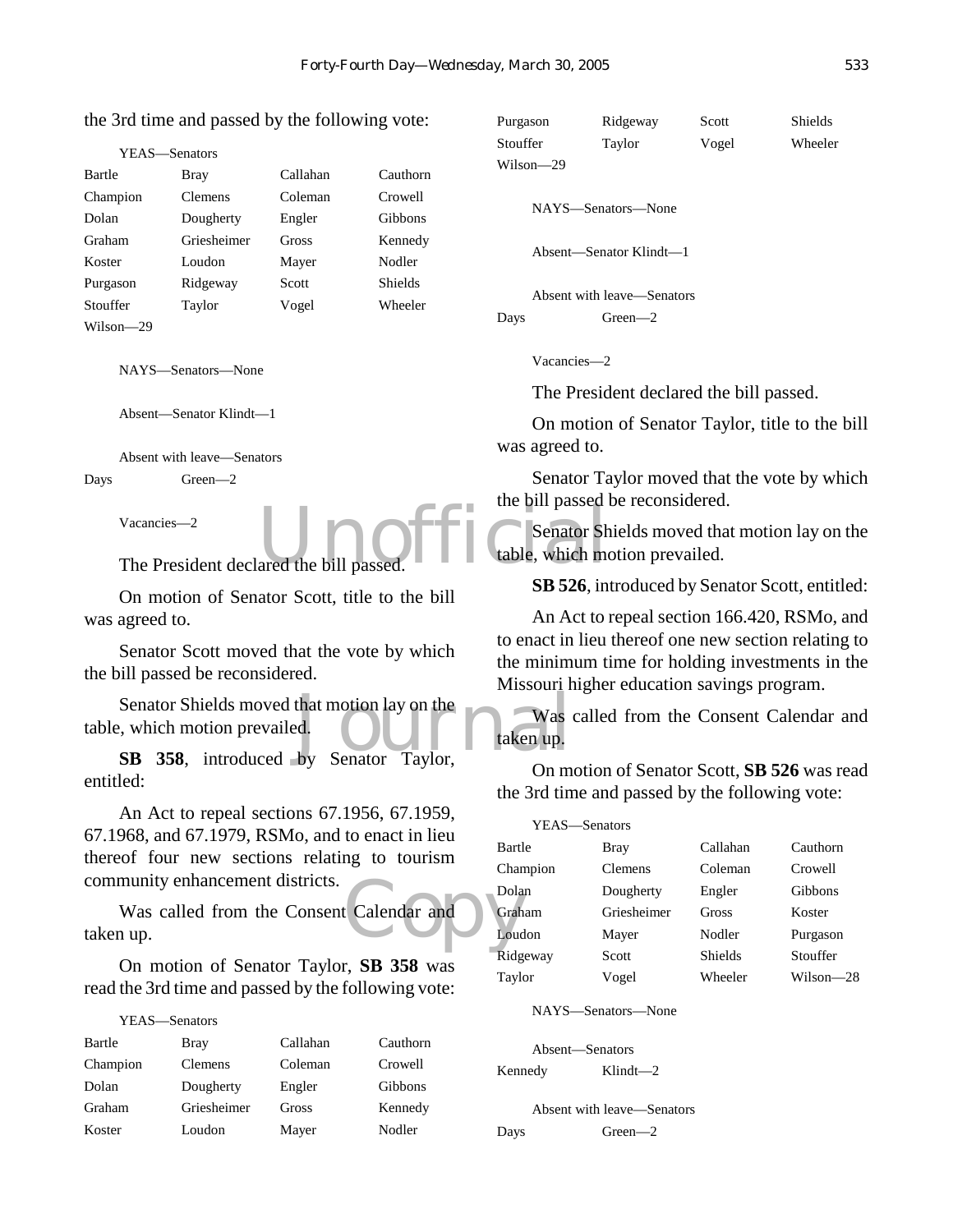Vacancies—2

The President declared the bill passed.

On motion of Senator Scott, title to the bill was agreed to.

Senator Scott moved that the vote by which the bill passed be reconsidered.

Senator Shields moved that motion lay on the table, which motion prevailed.

**SB 516**, introduced by Senator Griesheimer, entitled:

An Act to repeal section 99.847, RSMo, and to enact in lieu thereof one new section relating to districts providing emergency services.

Was called from the Consent Calendar and taken up.

ator Griesheimer, SB 516<br>
Management of the following<br>
Stouffer On motion of Senator Griesheimer, **SB 516** was read the 3rd time and passed by the following vote:

|               | YEAS—Senators  |          |                 |                        |
|---------------|----------------|----------|-----------------|------------------------|
| Bartle        | Bray           | Callahan | Cauthorn        | NAYS—Senators—Non      |
| Champion      | <b>Clemens</b> | Coleman  | Crowell         |                        |
| Dolan         | Dougherty      | Engler   | Gibbons         | Absent—Senator Klindt  |
| Graham        | Griesheimer    | Gross-   | Kennedy         |                        |
| Koster        | Loudon         | Mayer    | Nodler          | Absent with leave-Sena |
| Purgason      | Ridgeway       | Scott    | Shields<br>Days | Green $-2$             |
| Stouffer      | Taylor         | Vogel    | Wheeler         |                        |
| $Wilson = 29$ |                |          |                 | V <sub>acancies</sub>  |

NAYS—Senators—None

Absent—Senator Klindt—1

```
Absent with leave—Senators
Days Green—2
```
Vacancies—2

The President declared the bill passed.

On motion of Senator Griesheimer, title to the bill was agreed to.

Senator Griesheimer moved that the vote by which the bill passed be reconsidered.

Senator Shields moved that motion lay on the table, which motion prevailed.

**SB 507**, introduced by Senator Graham, entitled:

An Act to repeal section 55.160, RSMo, and to enact in lieu thereof one new section relating to inventory of county property.

Was called from the Consent Calendar and taken up.

On motion of Senator Graham, **SB 507** was read the 3rd time and passed by the following vote:

| YEAS-Senators |                |          |                |
|---------------|----------------|----------|----------------|
| Bartle        | Bray           | Callahan | Cauthorn       |
| Champion      | <b>Clemens</b> | Coleman  | Crowell        |
| Dolan         | Dougherty      | Engler   | Gibbons        |
| Graham        | Griesheimer    | Gross    | Kennedy        |
| Koster        | Loudon         | Mayer    | Nodler         |
| Purgason      | Ridgeway       | Scott    | <b>Shields</b> |
| Stouffer      | Taylor         | Vogel    | Wheeler        |
| Wilson—29     |                |          |                |

NAYS—Senators—None

Absent—Senator Klindt—1

ators

Vacancies—2

The President declared the bill passed.

On motion of Senator Graham, title to the bill was agreed to.

Copy<sup>te</sup> Senator Graham moved that the vote by which the bill passed be reconsidered.

Senator Shields moved that motion lay on the table, which motion prevailed.

**SB 502**, with **SCS**, introduced by Senator Gibbons, entitled:

An Act to authorize the conveyance of property owned by the state in St. Louis County to the Manchester United Methodist Church, with an emergency clause.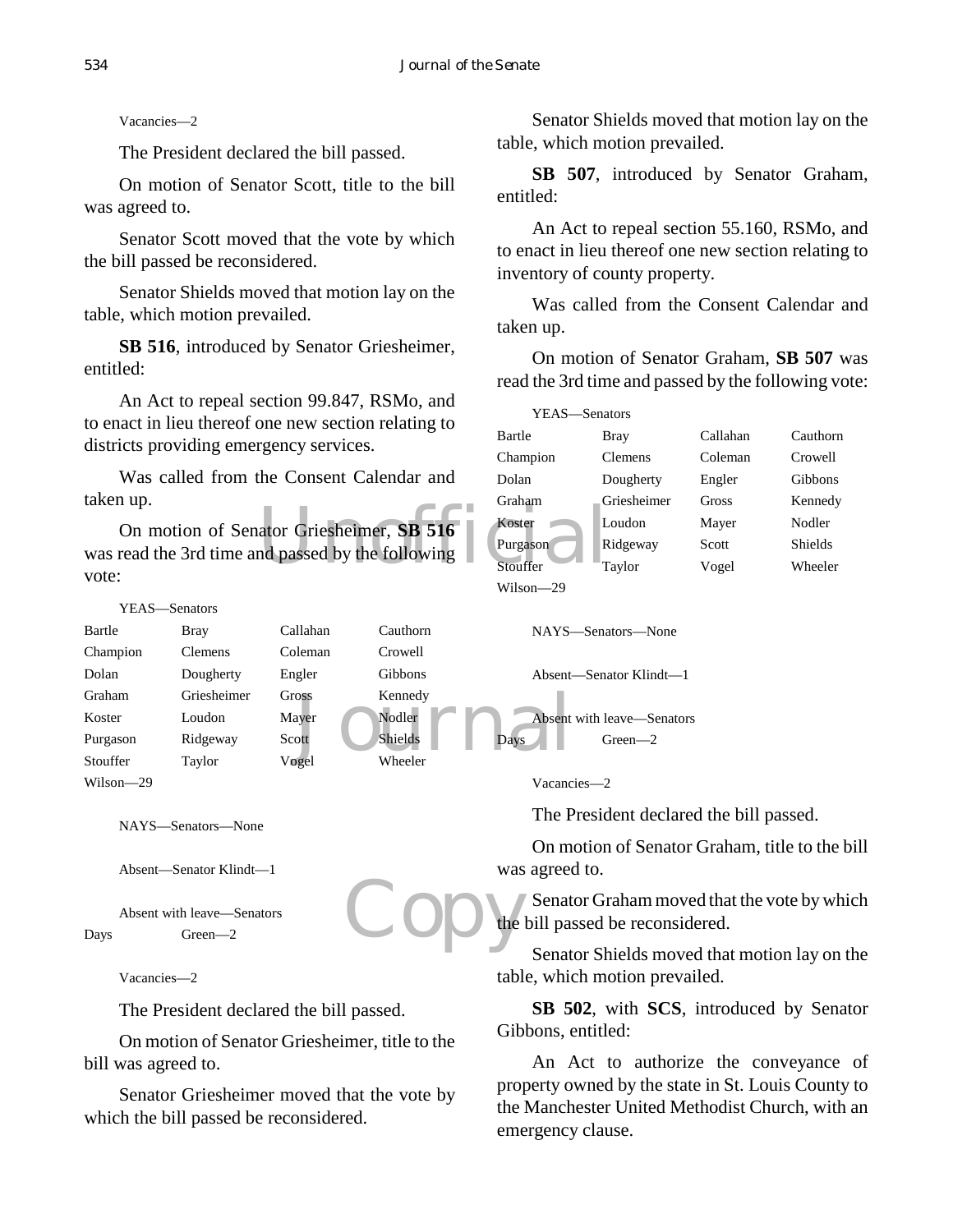Was called from the Consent Calendar and taken up.

### **SCS** for **SB 502**, entitled:

# SENATE COMMITTEE SUBSTITUTE FOR SENATE BILL NO. 502

An Act to authorize the conveyance of property owned by the state in St. Louis County to the Manchester United Methodist Church, with an emergency clause.

Was taken up.

Senator Gibbons moved that **SCS** for **SB 502** be adopted, which motion prevailed.

On motion of Senator Gibbons, **SCS** for **SB 502** was read the 3rd time and passed by the following vote:



Absent—Senator Klindt—1

```
Absent with leave—Senators
Days Green—2
```
Vacancies—2

The President declared the bill passed.

The emergency clause was adopted by the following vote:

# YEAS—Senators

| Bartle   | Bray        | Callahan | Cauthorn |
|----------|-------------|----------|----------|
| Champion | Clemens     | Coleman  | Crowell  |
| Dolan    | Dougherty   | Engler   | Gibbons  |
| Graham   | Griesheimer | Gross    | Kennedy  |
| Koster   | Loudon      | Mayer    | Nodler   |

| Purgason  | Ridgeway | Scott | Shields |
|-----------|----------|-------|---------|
| Stouffer  | Tavlor   | Vogel | Wheeler |
| Wilson—29 |          |       |         |

NAYS—Senators—None

Absent—Senator Klindt—1

Absent with leave—Senators Days Green—2

Vacancies—2

On motion of Senator Gibbons, title to the bill was agreed to.

Senator Gibbons moved that the vote by which the bill passed be reconsidered.

Senator Shields moved that motion lay on the table, which motion prevailed.

**SB 490**, introduced by Senator Koster, entitled:

An Act to repeal section 71.012, RSMo, and to enact in lieu thereof one new section relating to annexation procedures for cities and towns.

Was called from the Consent Calendar and taken up.

On motion of Senator Koster, **SB 490** was read the 3rd time and passed by the following vote:

| YEAS—Senators |           |                |              |                |
|---------------|-----------|----------------|--------------|----------------|
|               | Bartle    | Bray           | Callahan     | Cauthorn       |
|               | Champion  | <b>Clemens</b> | Coleman      | Crowell        |
|               | Dolan     | Dougherty      | Engler       | Gibbons        |
|               | Graham    | Griesheimer    | <b>Gross</b> | Kennedy        |
|               | Koster    | Loudon         | Mayer        | Nodler         |
| l passed.     | Purgason  | Ridgeway       | Scott        | <b>Shields</b> |
| dopted by the | Stouffer  | Taylor         | Vogel        | Wheeler        |
|               | Wilson—29 |                |              |                |

NAYS—Senators—None

Absent—Senator Klindt—1

Absent with leave—Senators Days Green—2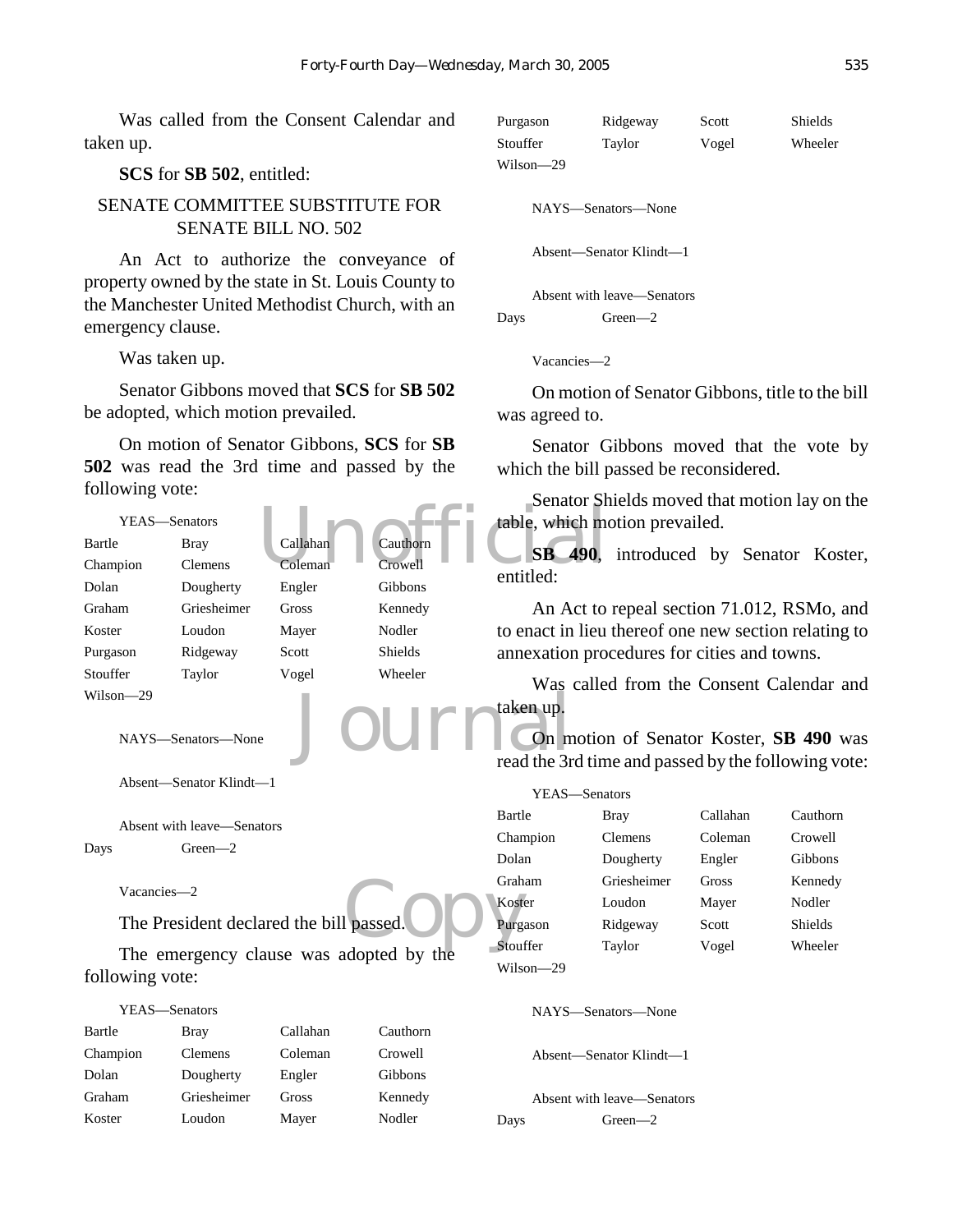Vacancies—2

The President declared the bill passed.

On motion of Senator Koster, title to the bill was agreed to.

Senator Koster moved that the vote by which the bill passed be reconsidered.

Senator Shields moved that motion lay on the table, which motion prevailed.

**SB 450**, with **SCS**, introduced by Senator Dolan, entitled:

An Act to authorize the conveyance of state property.

Was called from the Consent Calendar and taken up.

**SCS** for **SB 450**, entitled:

ntitled:<br>
THE SUBSTITUTE FOR THE An Act to<br>
BILL NO. 450 67.1968, and 6 SENATE COMMITTEE SUBSTITUTE FOR SENATE BILL NO. 450

An Act to authorize the conveyance of state property.

Was taken up.

Senator Dolan moved that **SCS** for **SB 450** be adopted, which motion prevailed.

adopted, which motion prevailed.<br>
On motion of Senator Dolan, **SCS** for **SB 450** Also,<br>
was read the 3rd time and passed by the following Mr. P On motion of Senator Dolan, **SCS** for **SB 450** vote:

### YEAS—Senators

| Bartle      | <b>Bray</b> | Callahan | Cauthorn       | enu  |
|-------------|-------------|----------|----------------|------|
| Champion    | Clemens     | Coleman  | Crowell        |      |
| Dolan       | Dougherty   | Engler   | Gibbons        | to e |
| Graham      | Griesheimer | Gross    | Kennedy        | ann  |
| Koster      | Loudon      | Mayer    | Nodler         |      |
| Purgason    | Ridgeway    | Scott    | <b>Shields</b> |      |
| Stouffer    | Taylor      | Vogel    | Wheeler        | resp |
| $117.1 - 1$ |             |          |                |      |

Wilson—29

NAYS—Senators—None

Absent—Senator Klindt—1

Absent with leave—Senators Days Green—2

Vacancies—2

The President declared the bill passed.

On motion of Senator Dolan, title to the bill was agreed to.

Senator Dolan moved that the vote by which the bill passed be reconsidered.

Senator Shields moved that motion lay on the table, which motion prevailed.

# **MESSAGES FROM THE HOUSE**

The following messages were received from the House of Representatives through its Chief Clerk:

Mr. President: I am instructed by the House of Representatives to inform the Senate that the House has taken up and passed **HCS** for **HB 515**, entitled:

An Act to repeal sections 67.1956, 67.1959, 67.1968, and 67.1979, RSMo, and to enact in lieu thereof four new sections relating to tourism community enhancement districts.

In which the concurrence of the Senate is respectfully requested.

Read 1st time.

Also,

Mr. President: I am instructed by the House of Representatives to inform the Senate that the House has taken up and passed **HCS** for **HB 215**, entitled:

An Act to repeal section 67.1350, RSMo, and to enact in lieu thereof one new section relating to annexation procedures for cities and towns.

In which the concurrence of the Senate is respectfully requested.

Read 1st time.

Also,

Mr. President: I am instructed by the House of Representatives to inform the Senate that the House has taken up and passed **HB 596** entitled:

An Act to repeal section 290.145, RSMo, and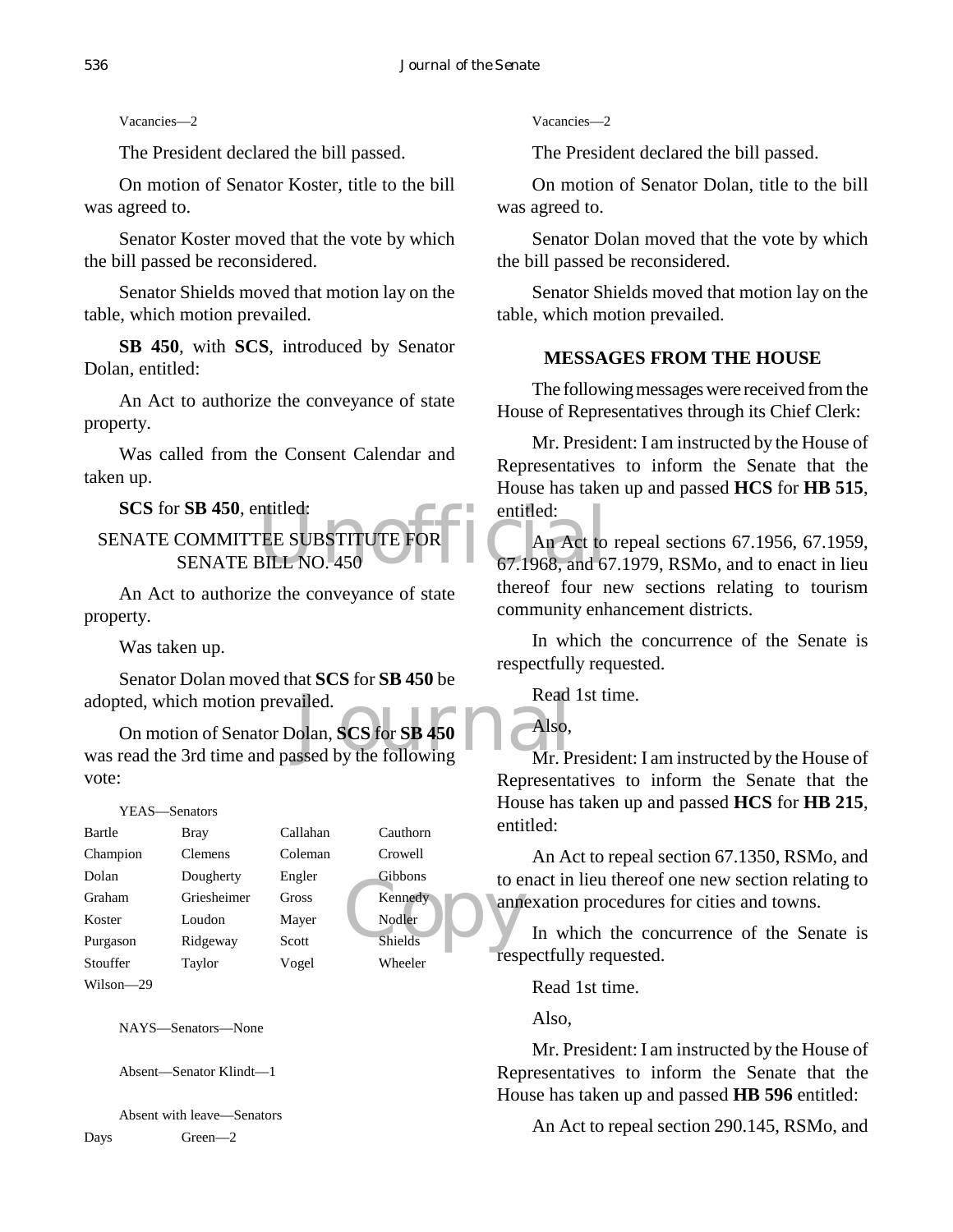to enact in lieu thereof two new sections relating to health insurance benefits for employees.

In which the concurrence of the Senate is respectfully requested.

Read 1st time.

Also,

Mr. President: I am instructed by the House of Representatives to inform the Senate that the House has taken up and passed **HB 638**, entitled:

An Act to repeal section 182.707, RSMo, and to enact in lieu thereof one new section relating to public library districts.

In which the concurrence of the Senate is respectfully requested.

Read 1st time.

Also,

Also,<br>Mr. President: I am instructed by the House of Table The Which<br>respectfully req Representatives to inform the Senate that the House has taken up and passed **HB 678**, entitled:

An Act to repeal sections 351.107, 351.180, 351.182, 351.295, 351.405, and 409.2-202, RSMo, and to enact in lieu thereof six new sections relating to corporations.

House has<br>
nois and House has<br>
An A In which the concurrence of the Senate is respectfully requested.

Read 1st time.

Also,

Mr. President: I am instructed by the House of Representatives to inform the Senate that the House has taken up and passed **HB 43**, entitled:

 $\frac{1}{3}$  and the  $\frac{1}{3}$ , entitled:<br>27, RSMo, by An Act to amend chapter 227, RSMo, by adding thereto one new section relating to the designation of a memorial highway.

In which the concurrence of the Senate is respectfully requested.

Read 1st time.

Also,

Mr. President: I am instructed by the House of

Representatives to inform the Senate that the House has taken up and passed **HB 684**, entitled:

An Act to repeal sections 650.050, 650.052, and 650.055, RSMo, and to enact in lieu thereof three new sections relating to the DNA profiling system, with penalty provisions.

In which the concurrence of the Senate is respectfully requested.

Read 1st time.

Also,

Mr. President: I am instructed by the House of Representatives to inform the Senate that the House has taken up and passed **HB 53**, entitled:

An Act to amend chapter 227, RSMo, by adding thereto one new section relating to the Governor John M. Dalton Memorial Highway.

In which the concurrence of the Senate is respectfully requested.

Read 1st time.

Also,

Mr. President: I am instructed by the House of Representatives to inform the Senate that the House has taken up and passed **HCS** for **HB 108**, entitled:

An Act to repeal section 354.535, RSMo, and to enact in lieu thereof two new sections relating to insurance co-payments for prescription drugs.

In which the concurrence of the Senate is respectfully requested.

Read 1st time.

Also,

Mr. President: I am instructed by the House of Representatives to inform the Senate that the House has taken up and passed **HB 155**, entitled:

An Act to amend chapter 227, RSMo, by adding thereto one new section relating to the designation of a certain highway.

In which the concurrence of the Senate is respectfully requested.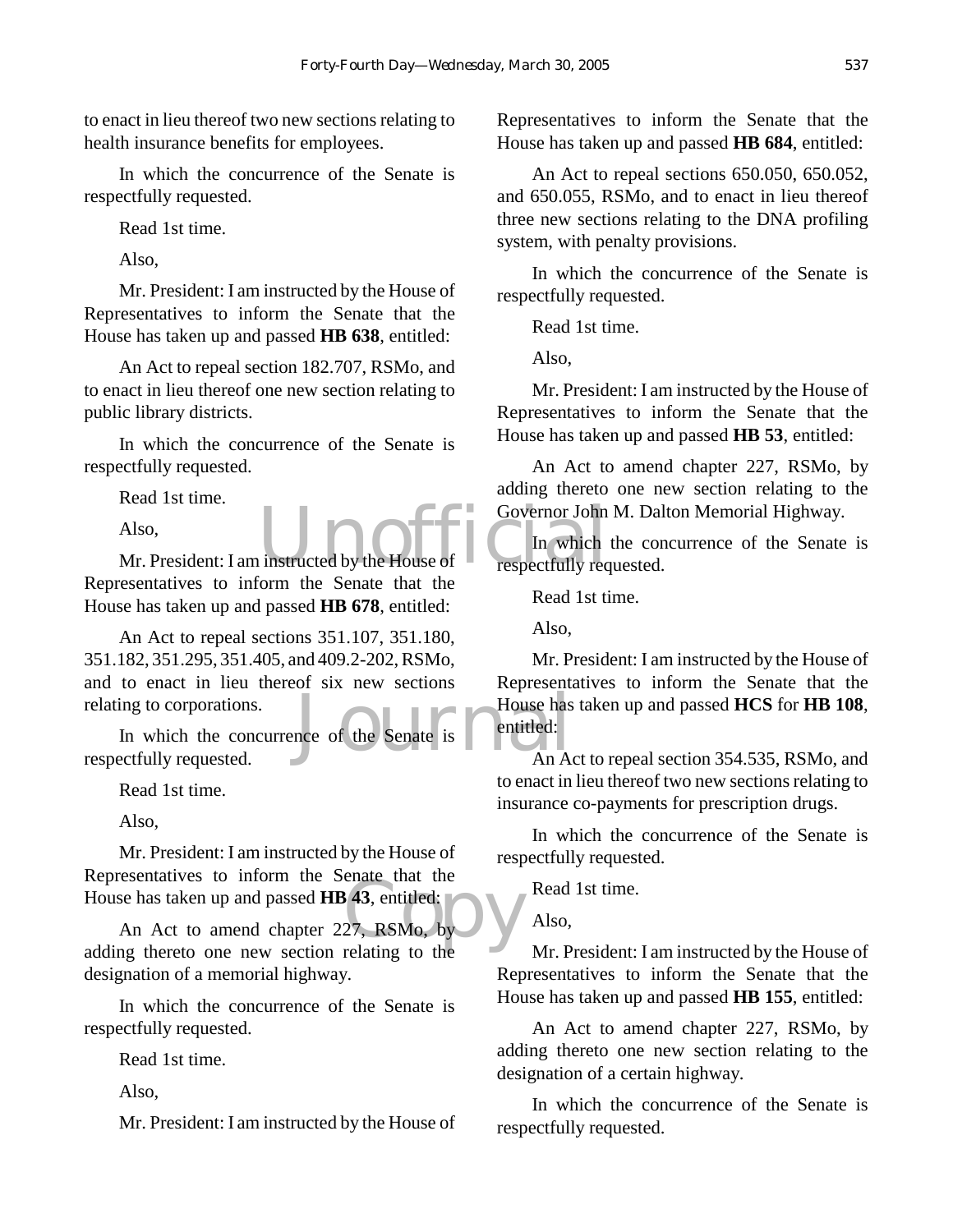Read 1st time.

Also,

Mr. President: I am instructed by the House of Representatives to inform the Senate that the House has taken up and passed **HB 236**, entitled:

An Act to amend chapter 41, RSMo, by adding thereto one new section relating to a national guard armory.

In which the concurrence of the Senate is respectfully requested.

Read 1st time.

Also,

Mr. President: I am instructed by the House of Representatives to inform the Senate that the House has taken up and passed **HB 280**, entitled:

property owners<br>
ection 115.436, RSMo, and<br>
one new section relating to<br>
Figures An Act to repeal section 115.436, RSMo, and to enact in lieu thereof one new section relating to physically disabled voters.

In which the concurrence of the Senate is respectfully requested.

Read 1st time.

Also,

Also,<br>
Mr. President: I am instructed by the House of<br>
Representatives to inform the Senate that the Mr. President: I am instructed by the House of House has taken up and passed **HB 342**, entitled:

An Act to repeal section 115.019, RSMo, and to enact in lieu thereof one new section relating to board of election commissioners.

Example 3 STAY<br>Thousand House In which the concurrence of the Senate is respectfully requested.

Read 1st time.

Also,

Mr. President: I am instructed by the House of Representatives to inform the Senate that the House has taken up and passed **HCS** for **HB 362**, entitled:

An Act to repeal sections 610.123, RSMo, and section 577.054 as enacted by house substitute for senate substitute for senate committee substitute for senate bill nos. 1233, 840 & 1043, ninetysecond general assembly, second regular session and section 577.054 as enacted by house bill no. 3, eighty-fifth general assembly, first extraordinary session, and to enact in lieu thereof two new sections relating to expungement.

In which the concurrence of the Senate is respectfully requested.

Read 1st time.

Also,

Mr. President: I am instructed by the House of Representatives to inform the Senate that the House has taken up and passed **HCS** for **HB 422**, entitled:

An Act to authorize the governor to convey property owned by the state in the county of Mississippi to the city of Charleston.

In which the concurrence of the Senate is respectfully requested.

Read 1st time.

# **MESSAGES FROM THE GOVERNOR**

The following message was received from the Governor, reading of which was waived:

> OFFICE OF THE GOVERNOR State of Missouri Jefferson City 65101

March 30, 2005

TO THE SECRETARY OF THE SENATE 93rd GENERAL ASSEMBLY FIRST REGULAR SESSION STATE OF MISSOURI:

Herewith I return to you Conference Committee Substitute for House Committee Substitute for Senate Substitute for Senate Committee Substitute for Senate Bills Nos. 1 & 130 entitled:

### AN ACT

To repeal section 286.020, 287.020, 287.040, 287.063, 287.067, 287.110, 287.120, 287.127, 287.128, 287.129, 287.140, 287.143, 287.150, 287.170, 287.190, 287.197, 287.203, 287.215, 287.380, 287.390, 287.420, 287.510, 287.550, 287.610, 287.615, 287.616, 287.642, 287.710, 287.715, 287.800, 287.812, 287.865, 287.894, 287.957, and 287.972, RSMo, and to enact in lieu thereof forty new sections relating to workers'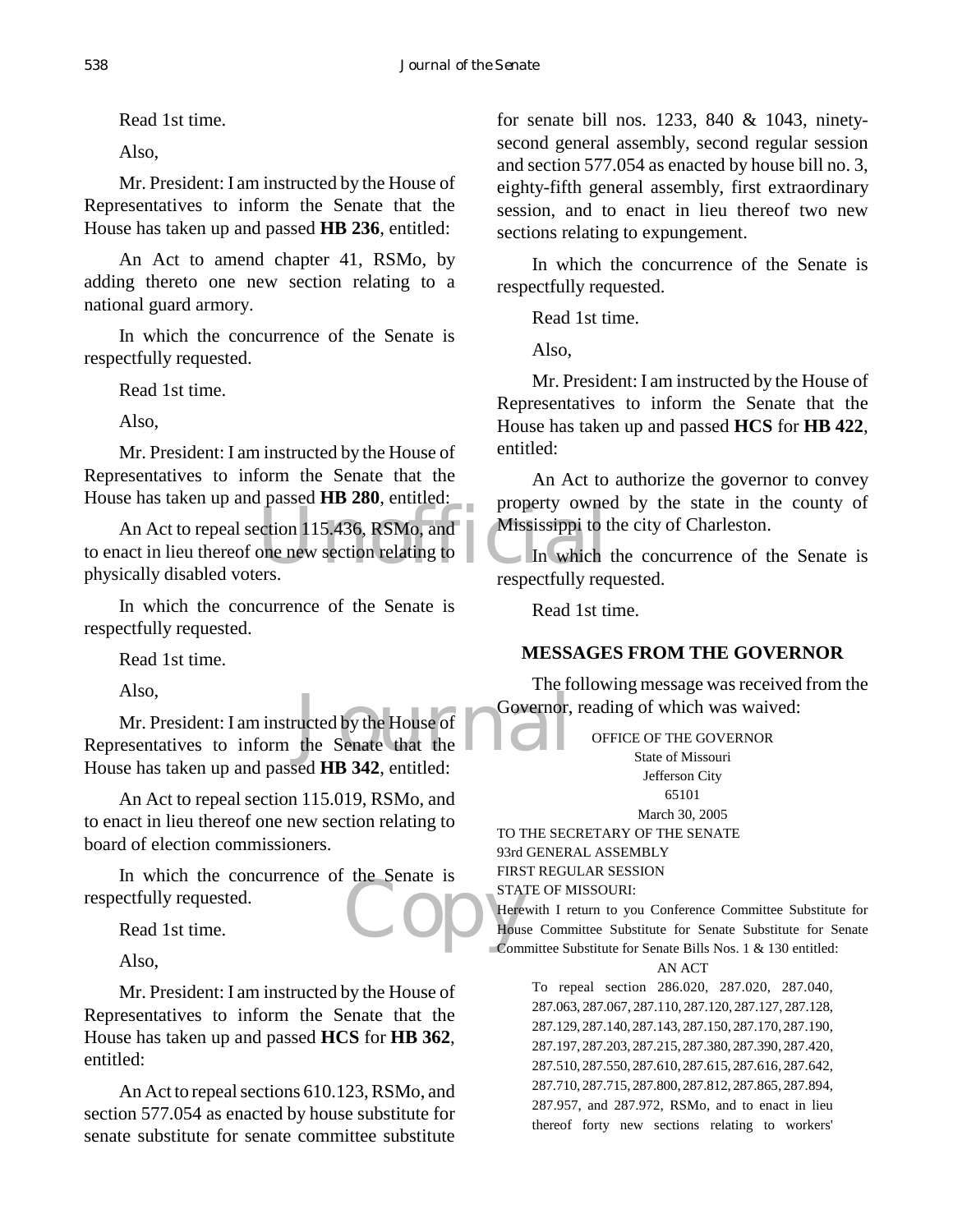compensation law, with penalty provisions and an effective date for certain sections.

On March 30, 2005, I approved said Conference Committee Substitute for House Committee Substitute for Senate Substitute for Senate Committee Substitute for Senate Bills Nos. 1 & 130.

> Respectfully submitted, **MATT BLUNT** Governor

### **REPORTS OF STANDING COMMITTEES**

Senator Shields, Chairman of the Committee on Rules, Joint Rules, Resolutions and Ethics, submitted the following reports:

been truly perfected and that the printed copies<br>
furnished the Senators are correct. Mr. President: Your Committee on Rules, Joint Rules, Resolutions and Ethics, to which were referred **SS** for **SCS** for **SB 462**; and **SS** for **SCS** for **SB 168**, begs leave to report that it has examined the same and finds that the bills have furnished the Senators are correct.

### **HOUSE BILLS ON SECOND READING**

The following Bills were read the 2nd time and referred to the Committees indicated:

**HB 592**—Ways and Means.

**HB 269**—Judiciary and Civil and Criminal 859, regar<br> **HB 361**—Judiciary and Civil and Criminal Senat **HB 269**—Judiciary and Civil and Criminal Jurisprudence.

Jurisprudence.

**HB 564**—Transportation.

**HB 243**—Transportation.

**HB 423**—Transportation.

**HB 431**—Transportation.

**HB 431**—Transportation.<br> **HB 567**—Judiciary and Civil and Criminal Jurisprudence.

**HCS** for **HB 119**—Pensions, Veterans' Affairs and General Laws.

**HB 343**—Economic Development, Tourism and Local Government.

**HB 345**—Economic Development, Tourism and Local Government.

**HB 413**—Aging, Families, Mental and Public Health.

**HB 445**—Economic Development, Tourism and Local Government.

**HB 479**—Economic Development, Tourism and Local Government.

**HB 524**—Financial and Governmental Organizations and Elections.

**HB 69**—Financial and Governmental Organizations and Elections.

**HB 402**—Financial and Governmental Organizations and Elections.

**HB 456**—Judiciary and Civil and Criminal Jurisprudence.

**HB 486**—Judiciary and Civil and Criminal Jurisprudence.

# **RESOLUTIONS**

Senator Vogel offered Senate Resolution No. 858, regarding Margaret Oehrke, which was adopted.

Senator Vogel offered Senate Resolution No. 859, regarding Pat Healey, Jefferson City, which was adopted.

Senator Klindt offered Senate Resolution No. 860, regarding the Fiftieth Wedding Anniversary of Mr. and Mrs. Joe Espey, Maryville, which was adopted.

Senator Klindt offered Senate Resolution No. 861, regarding the Fiftieth Wedding Anniversary of Mr. and Mrs. Fred Martin, Jamesport, which was adopted.

Senator Klindt offered Senate Resolution No. 862, regarding the Fiftieth Wedding Anniversary of Mr. and Mrs. Clyde Bozarth, Pattonsburg, which was adopted.

Senator Cauthorn offered Senate Resolution No. 863, regarding Cindy Blaylock, Louisiana, which was adopted.

Senator Cauthorn offered Senate Resolution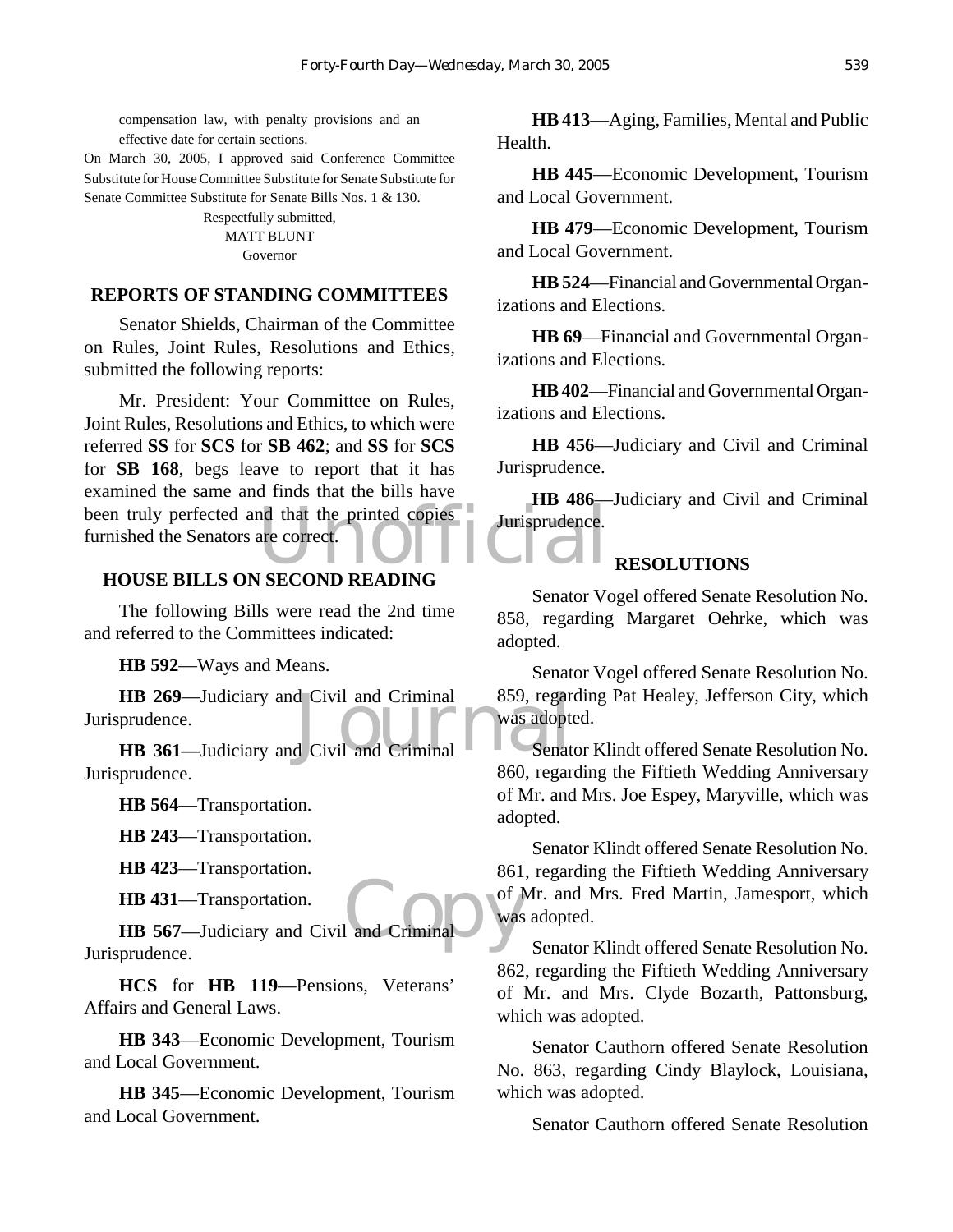No. 864, regarding Mary Nell McFarland, Louisiana, which was adopted.

Senator Cauthorn offered Senate Resolution No. 865, regarding Melanie M. Richter, Mexico, which was adopted.

Senator Griesheimer offered Senate Resolution No. 866, regarding the Ninetieth Birthday of Pearl Pingel, Lonedell, which was adopted.

# **INTRODUCTIONS OF GUESTS**

Senator Purgason introduced to the Senate, members of the Missouri Health Care Association from the 33rd Senatorial district.

Senator Kennedy introduced to the Senate, Diane Balmer and Eric Pauls, Oakville.

and Leanna, Batroduced to the Senate, the made honorary<br>Dr. Alan Forker, M.D. and Senator K<br>Ly. Senator Wheeler introduced to the Senate, the Physician of the Day, Dr. Alan Forker, M.D. and his son, Jeff, Kansas City.

Senator Gibbons introduced to the Senate, Michael and Linda Grzyb and their children, Shawn and Brian, Webster Groves; and Shawn and Brian were made honorary pages.

Senator Gibbons introduced to the Senate, On m<br>
Holdron, Crestwood.<br>
Senator Gibbons introduced to the Senate, and adjourned Senator Gibbons introduced to the Senate, Matt Holdron, Crestwood.

members of the Missouri Athletic Trainers Association.

Senator Shields introduced to the Senate, students and faculty from Missouri Western State College, St. Joseph.

Senator Cauthorn introduced to the Senate, Marcia Watson and Gary McElroy, Monroe City.

The President introduced to the Senate, Alveda King and her daughter, Celeste Beal, Atlanta, Georgia.

Senator Gibbons introduced to the Senate, Steven Jackson, St. Louis.

Senator Loudon introduced to the Senate, his daughter, Lyda,Chesterfield; and his brother, Dave, sister-in-law, Chrissy and their children, Sabrina and Leanna, Ballwin; and Lyda and Leanna were made honorary pages.

Senator Kennedy introduced to the Senate, Don and Ryan McNutt, St. Louis; and Chris Kemph and Jim Schuerring.

Senator Cauthorn introduced to the Senate, Kent Blades, Shelbina; and Ken Keesaman, Osbourne.

On motion of Senator Shields, the Senate adjourned under the rules.

# SENATE CALENDAR  $\overline{\phantom{a}}$

FORTY-FIFTH DAY–THURSDAY, MARCH 31, 2005

FORMAL CALENDAR  $\overline{\phantom{a}}$ 

# HOUSE BILLS ON SECOND READING

HCS#2 for HBs 94 & 185 HCS for HB 365 HB 100-Cunningham, et al HCS for HB 186

HB 48-Dougherty HB 114-Johnson (47) HCS for HB 174 HCS for HB 348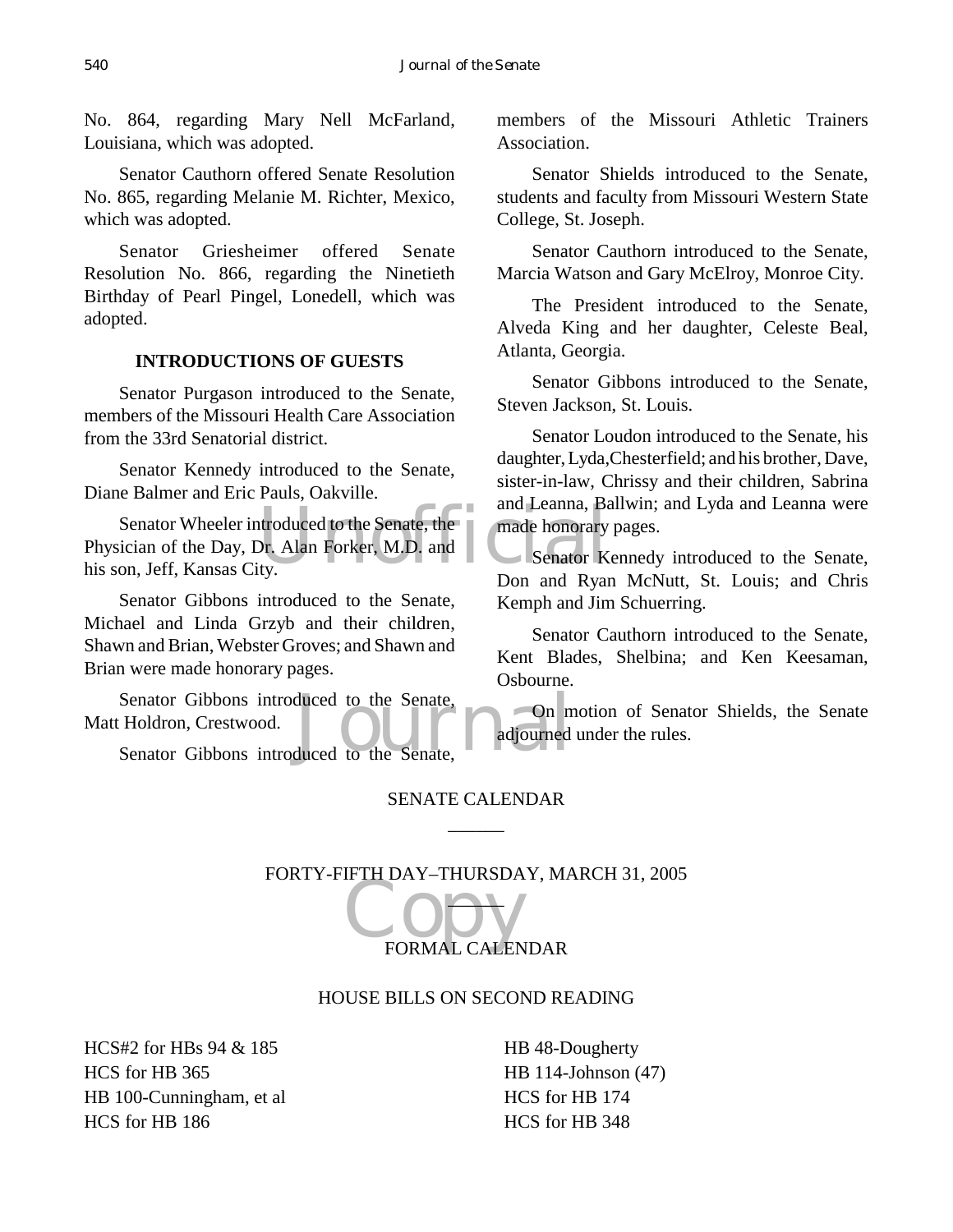HCS for HB 437 HCS for HB 58 HCS for HB 515 HCS for HB 215 HB 596-Schaaf HB 638-Cunningham (86) HB 678-Byrd HB 43-Wallace HB 684-Lipke

HB 53-Swinger and Bean HCS for HB 108 HB 155-Ruestman HB 236-Goodman HB 280-Walsh, et al HB 342-Baker (123) HCS for HB 362 HCS for HB 422

### THIRD READING OF SENATE BILLS

SS for SCS for SB 269-Shields (In Fiscal Oversight)

SS for SCS for SB 462-Klindt SS for SCS for SB 168-Dolan

U SENATE BILLS FOR PERFECTION SENATE BILLS FOR PERFECTION

SB 476-Scott SB 362-Stouffer SB 343-Bartle, et al SB 468-Griesheimer, with SCS SB 316-Dolan, with SCS

Journa<sup>SB272-C</sup> SBs 75 & 353-Champion and Wheeler, with SCS SB 346-Clemens, with SCS SB 284-Cauthorn and Clemens, with SCS SB 272-Gross, with SCS

# INFORMAL CALENDAR

### SENATE BILLS FOR PERFECTION

Copyse SB 2-Loudon and Gross, with SCS SB 5-Klindt, with SCS SB 12-Cauthorn and Klindt SBs 23 & 51-Griesheimer and Kennedy, with SCS SB 29-Dolan, with SCS & SA 1 (pending) SB 50-Taylor and Nodler, with SCS SBs 74 & 49-Champion, with SCS SB 95-Coleman SB 152-Wilson, with SCS

SB 160-Bartle, et al SB 185-Loudon, et al, with SA 1 (pending) SB 225-Cauthorn, with SCS & SS#2 for SCS (pending) SB 232-Loudon, et al SB 274-Taylor SB 291-Mayer, et al, with SCS SB 319-Koster, with SCS (pending) SB 324-Scott, with SCS SB 348-Clemens